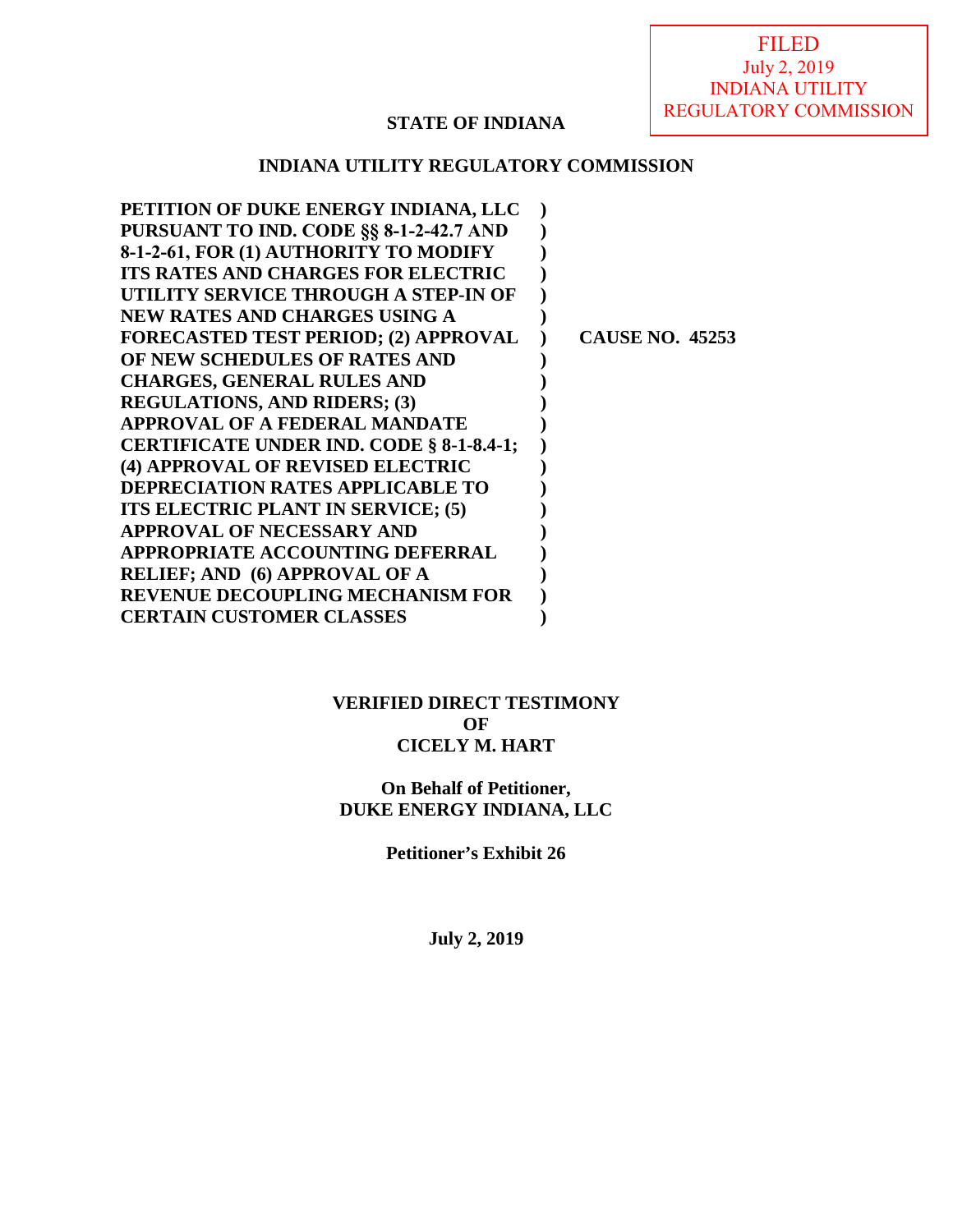#### **DUKE ENERGY INDIANA 2019 BASE RATE CASE DIRECT TESTIMONY OF CICELY M. HART**

# **DIRECT TESTIMONY OF CICELY M. HART VICE PRESIDENT – CUSTOMER DELIVERY ENGINEERING DUKE ENERGY BUSINESS SERVICES LLC ON BEHALF OF DUKE ENERGY INDIANA, LLC BEFORE THE INDIANA UTILITY REGULATORY COMMISSION**

| $\mathbf{1}$   |    | <b>INTRODUCTION</b><br>I.                                                          |
|----------------|----|------------------------------------------------------------------------------------|
| $\overline{2}$ | Q. | PLEASE STATE YOUR NAME AND BUSINESS ADDRESS.                                       |
| 3              | Α. | My name is Cicely M. Hart, and my business address is 1000 East Main Street,       |
| $\overline{4}$ |    | Plainfield, IN 46168.                                                              |
| 5              | Q. | BY WHOM ARE YOU EMPLOYED AND IN WHAT CAPACITY?                                     |
| 6              | A. | I am employed as Vice President – Customer Delivery Engineering by Duke            |
| 7              |    | Energy Business Services LLC, a service company subsidiary of Duke Energy          |
| 8              |    | Corporation, and a non-utility affiliate of Duke Energy Indiana, LLC ("Duke        |
| 9              |    | Energy Indiana" or "Company").                                                     |
| 10             | Q. | PLEASE BRIEFLY DESCRIBE YOUR EDUCATIONAL AND                                       |
| 11             |    | PROFESSIONAL BACKGROUND.                                                           |
| 12             | A. | I received a Bachelor of Science Degree in Electrical Engineering from Purdue      |
| 13             |    | University and a Master's Degree in Business Administration from Indiana           |
| 14             |    | Wesleyan University. I began my career at Cinergy Corp. as a System Protection     |
| 15             |    | Engineer in 2001 and have held a variety of positions of increasing responsibility |
| 16             |    | across Duke Energy in the areas of transmission and distribution engineering. I    |
| 17             |    | am a registered Professional Engineer in both Indiana and Ohio.                    |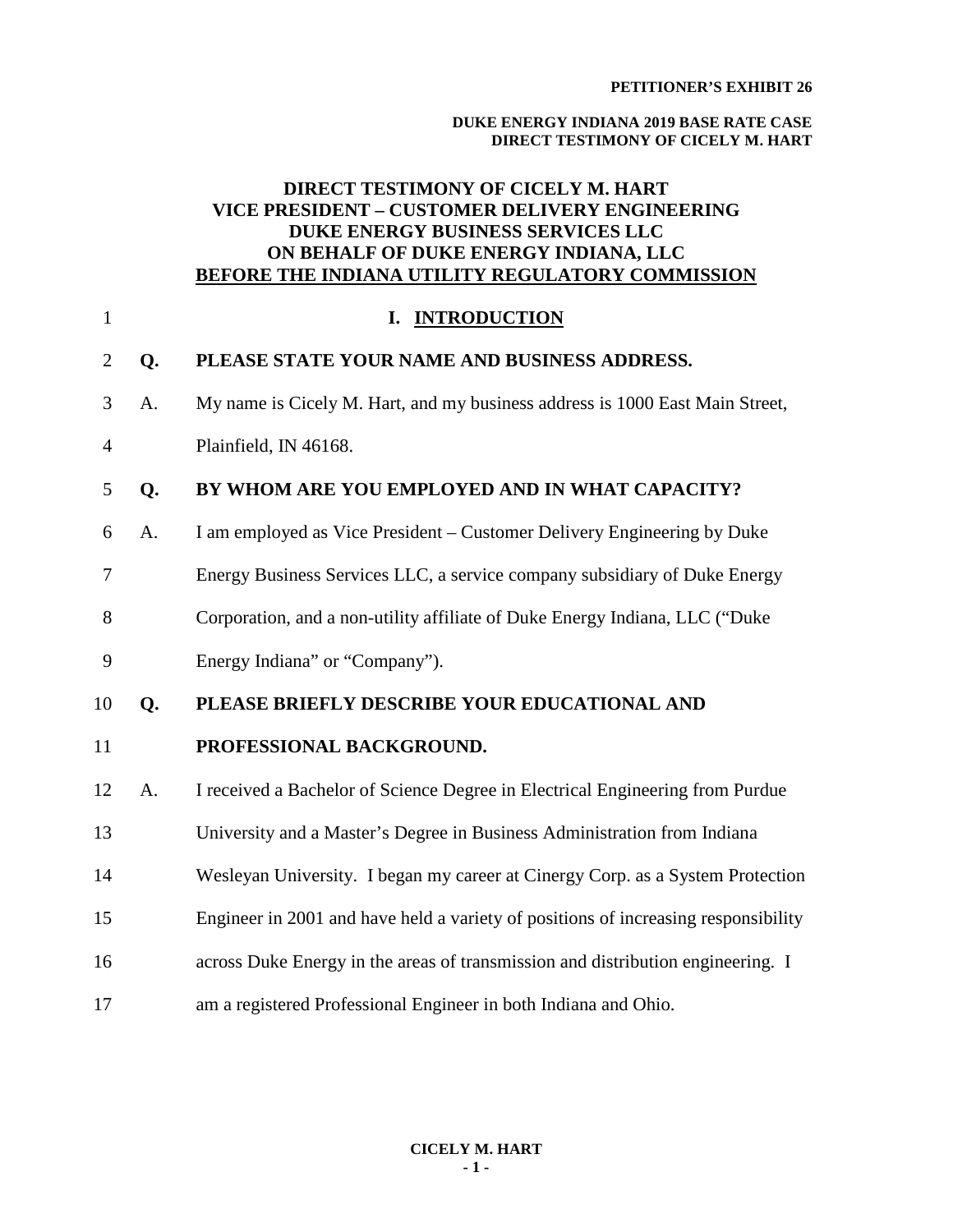| $\mathbf{1}$   | Q. | PLEASE BRIEFLY DESCRIBE YOUR DUTIES AND                                             |
|----------------|----|-------------------------------------------------------------------------------------|
| $\overline{2}$ |    | <b>RESPONSIBILITIES AS VICE PRESIDENT - CUSTOMER DELIVERY</b>                       |
| 3              |    | ENGINEERING.                                                                        |
| 4              | A. | My current responsibilities include distribution design engineering, reliability    |
| 5              |    | engineering, project management, and geospatial mapping services for the            |
| 6              |    | Customer Delivery organization of Duke Energy's Midwest service territory,          |
| 7              |    | supporting electric service to 1.7 million customers located in Indiana, Ohio, and  |
| 8              |    | Kentucky.                                                                           |
| 9              | Q. | WHAT IS THE PURPOSE OF YOUR TESTIMONY IN THIS                                       |
| 10             |    | PROCEEDING?                                                                         |
| 11             | A. | The purpose of my testimony is to provide an overview of Duke Energy Indiana's      |
| 12             |    | distribution system planning and expenditures. Specifically, I will present Duke    |
| 13             |    | Energy Indiana's distribution practices, which includes, forward looking capital    |
| 14             |    | and operations outlays, under which the Company is making significant               |
| 15             |    | investments to maintain and improve the reliability of its distribution system, to  |
| 16             |    | enhance public safety, and grid modernization projects. I also discuss the metrics  |
| 17             |    | Duke Energy Indiana uses to measure the reliability of its distribution system. In  |
| 18             |    | addition, I will discuss the new and expanded reliability programs Duke Energy      |
| 19             |    | Indiana has implemented. To execute the work involved with operating the            |
| 20             |    | Company's distribution system, I support the level of distribution capital expenses |
| 21             |    | and operations and maintenance ("O&M") expenses during the historical base          |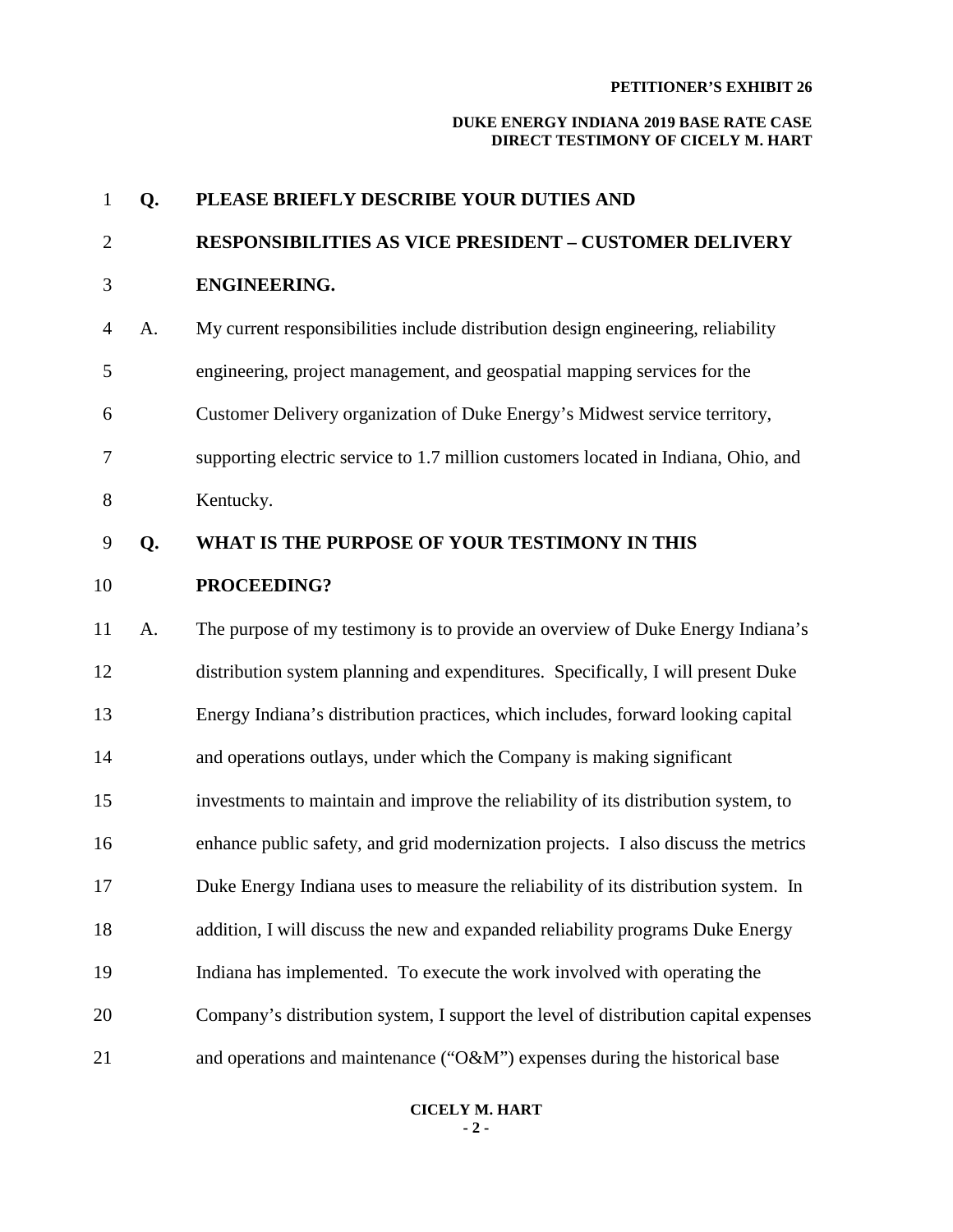| $\mathbf{1}$   |    | period from January 1, 2018 through December 31, 2018, and the projected level     |
|----------------|----|------------------------------------------------------------------------------------|
| $\overline{2}$ |    | of distribution capital expenses and O&M expenses during the forward-looking       |
| 3              |    | test period of January 1, 2020 through December 31, 2020.                          |
| $\overline{4}$ |    | I will discuss the distribution portion of Duke Energy Indiana's                   |
| 5              |    | Transmission Distribution and Storage System Improvement Charge ("TDSIC")          |
| 6              |    | plan, approved by the Commission in Cause No. 44720 ("TDSIC Plan"). I will         |
| $\tau$         |    | discuss Duke Energy Indiana's storm costs and support the need for a storm         |
| 8              |    | reserve. Finally, I will discuss Duke Energy Indiana's Targeted Underground        |
| 9              |    | project and Self-Optimizing Grid initiative.                                       |
| 10             |    | II. DISTRIBUTION SYSTEM CONDITIONS                                                 |
| 11             | Q. | PLEASE PROVIDE AN OVERVIEW OF DUKE ENERGY INDIANA'S                                |
|                |    |                                                                                    |
| 12             |    | DISTRIBUTION SYSTEM.                                                               |
| 13             | A. | The Duke Energy Indiana electric delivery system provides electric service to      |
| 14             |    | approximately 840,000 customers located within 69 out of Indiana's 92 counties.    |
| 15             |    | Duke Energy Indiana owns and operates all of its electric distribution facilities. |
| 16             |    | Duke Energy Indiana's electric delivery system includes 500 substations,           |
| 17             |    | 106 transmission substations (locations with 69 kilovolt ("kV") or higher          |
| 18             |    | operating voltages) having a combined capacity of approximately 22,983             |
| 19             |    | megavolt-amperes ("MVA"), 394 distribution substations (locations that supply      |
| 20             |    | one or more circuits at 35 kV or lower voltage) having a combined capacity of      |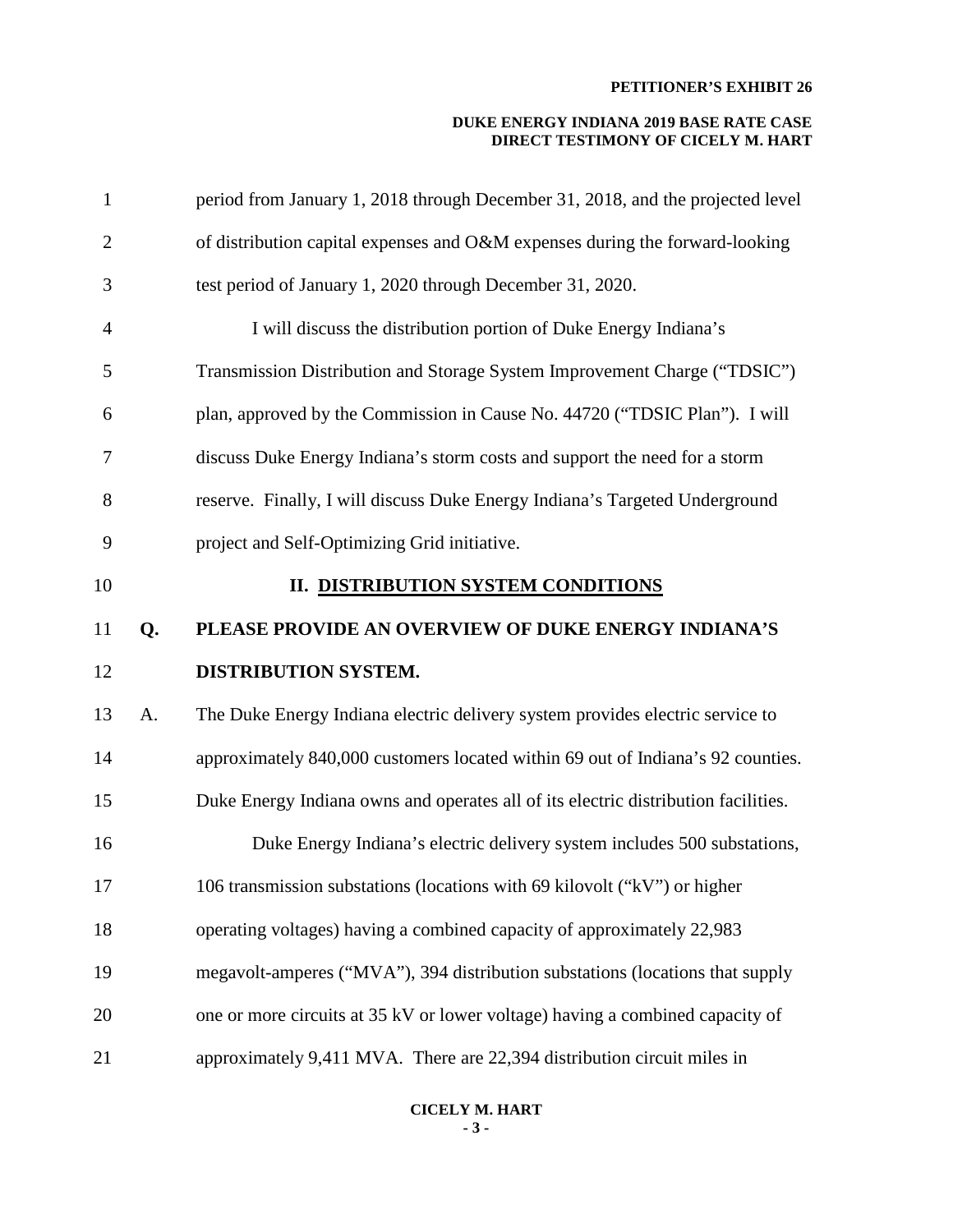| 1              |    | Indiana's service territory (20, 651 at 12.47kV, 733 at 13.8kV, 98 at 34.5kV       |
|----------------|----|------------------------------------------------------------------------------------|
| 2              |    | (delta), 771 at 34.5kV (wye), and 140 at 4.16kV). The Duke Energy Indiana          |
| 3              |    | electric delivery system includes various other equipment and facilities, such as  |
| $\overline{4}$ |    | control rooms, computers, capacitors, street lights, meters and protective relays, |
| 5              |    | and telecommunications equipment and facilities.                                   |
| 6              | Q. | HOW HAS THE DISTRIBUTION SYSTEM CHANGED SINCE DUKE                                 |
|                |    |                                                                                    |
| 7              |    | <b>ENERGY INDIANA'S LAST BASE RATE CASE?</b>                                       |
| 8              | A. | The number of counties that Duke Energy Indiana services has not increased since   |
| 9              |    | the last base rate case, but economic development and residential housing growth   |
| 10             |    | has influenced the needs for more infrastructure including substation capacity and |
| 11             |    | line capacity. The number of retail Duke Energy Indiana customers has grown        |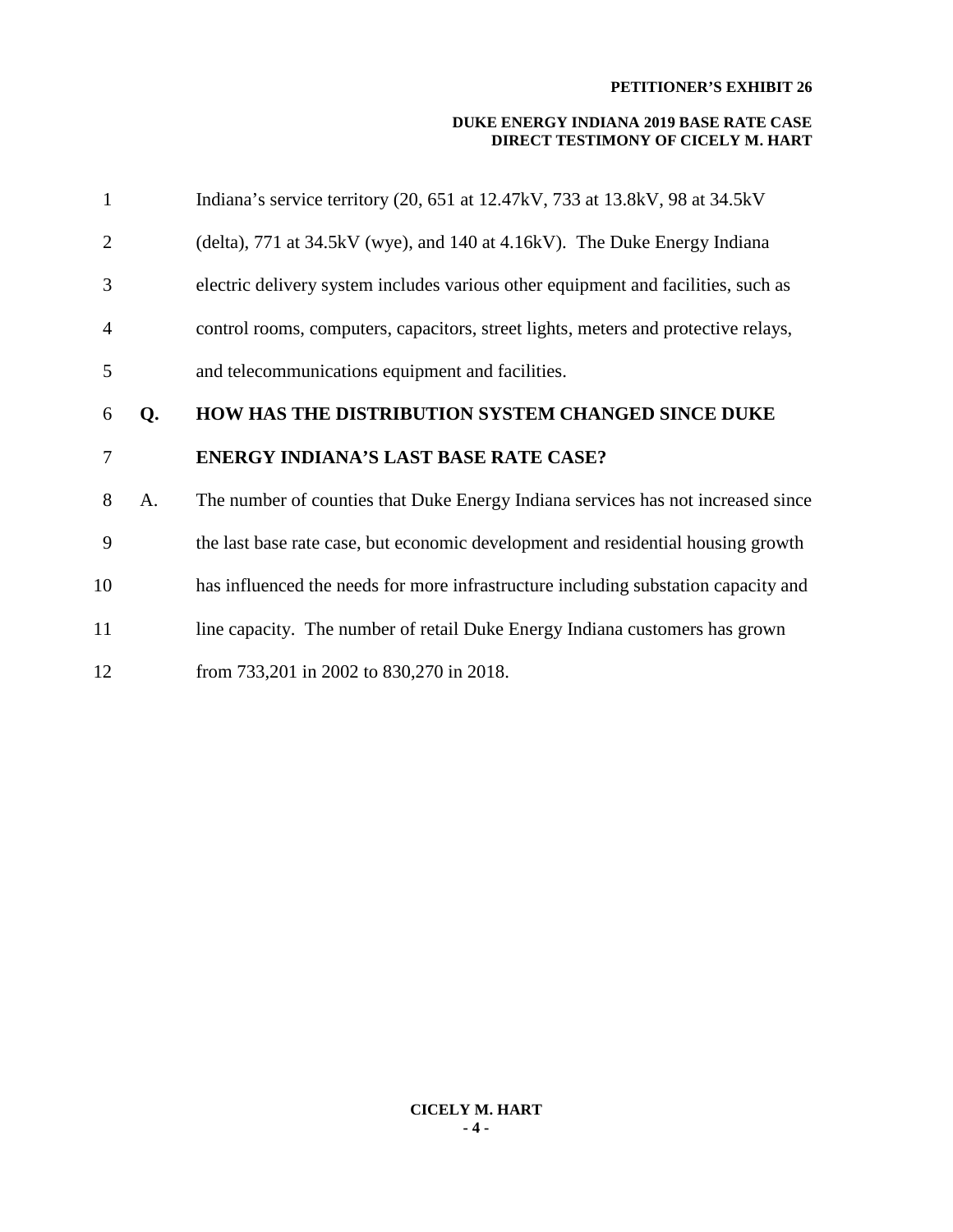#### **DUKE ENERGY INDIANA 2019 BASE RATE CASE DIRECT TESTIMONY OF CICELY M. HART**

| Year  | RES     | <b>COM</b> | <b>IND</b> | <b>OPA</b> | SL      | Retail   |
|-------|---------|------------|------------|------------|---------|----------|
| 2002  | 641,394 | 86,603     | 3,556      | 112        | 1,536   | 733,201  |
| 2003  | 648,572 | 86,642     | 3,400      | 2,472      | 1,350   | 742,436  |
| 2004  | 649,717 | 84,866     | 2,897      | 9,169      | 880     | 747,529  |
| 2005  | 659,371 | 86,310     | 2,907      | 9,414      | 989     | 758,991  |
| 2006  | 665,227 | 87,575     | 2,884      | 9,445      | 1,097   | 766,228  |
| 2007  | 671,839 | 88,687     | 2,868      | 9,471      | 1,188   | 774,053  |
| 2008  | 673,432 | 89,552     | 2,845      | 9,587      | 1,263   | 776,679  |
| 2009  | 672,841 | 89,436     | 2,815      | 9,863      | 1,406   | 776,361  |
| 2010  | 677,590 | 89,555     | 2,790      | 10,122     | 1,458   | 781,514  |
| 2011  | 679,432 | 89,502     | 2,755      | 10,352     | 1,440   | 783,483  |
| 2012  | 683,603 | 89,861     | 2,736      | 10,295     | 1,438   | 787,931  |
| 2013  | 688,312 | 89,975     | 2,726      | 10,298     | 1,473   | 792,783  |
| 2014  | 693,098 | 90,125     | 2,708      | 10,236     | 1,514   | 797,681  |
| 2015  | 700,023 | 90,407     | 2,707      | 10,221     | 1,574   | 804,932  |
| 2016  | 707,873 | 90,696     | 2,724      | 10,181     | 1,616   | 813,089  |
| 2017  | 714,050 | 91,019     | 2,722      | 10,145     | 1,666   | 819,601  |
| 2018  | 724,302 | 91,476     | 2,721      | 10,063     | 1,708   | 830,270  |
| Total | 12.9%   | $5.6\%$    | $-23.5\%$  | 8918.0%    | 11.2%   | $13.2\%$ |
| CAGR  | $0.8\%$ | $0.3\%$    | $-1.7\%$   | 32.5%      | $0.7\%$ | $0.8\%$  |

# **Table 1**

- 2 Customer growth continues throughout 2019. Table 2 depicts the number of retail
- 3 customers at time of filing.
- 

## **Table 2**

| <b>Year</b> | <b>RES</b> | COM  | IND | OPA    | ЭL         | <b>Retail</b>     |
|-------------|------------|------|-----|--------|------------|-------------------|
| 2019        | 943        | 1,01 | 704 | 10,063 | 730<br>ر ب | 066<br>?Q<br>JJ 2 |

# **Q. PLEASE GENERALLY DESCRIBE HOW THE ELECTRIC**

# **DISTRIBUTION INFRASTRUCTURE IS DESIGNED, CONSTRUCTED,**

**MANAGED, AND OPERATED.**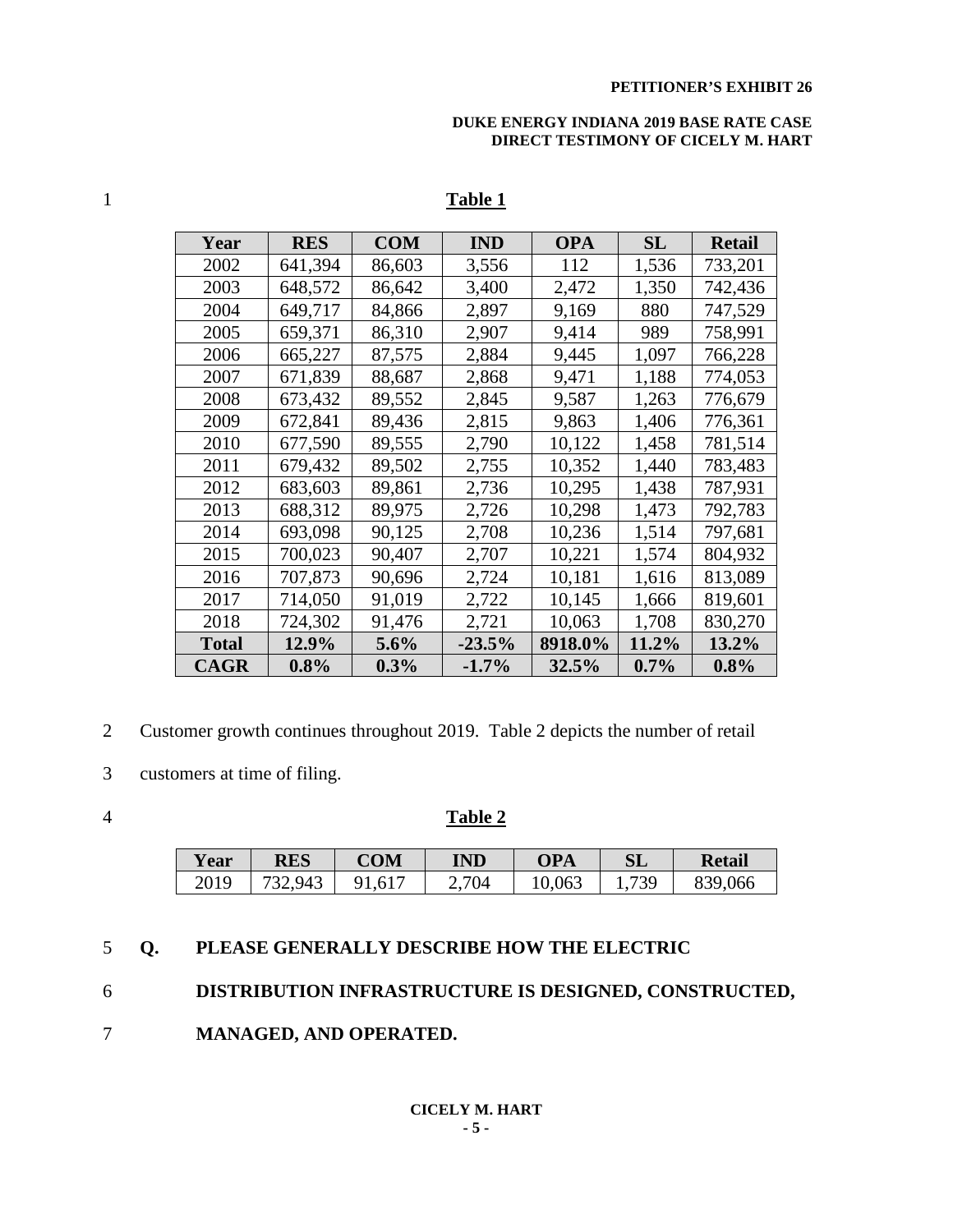| 1              | A. | The electric distribution infrastructure is designed to receive bulk power at         |
|----------------|----|---------------------------------------------------------------------------------------|
| $\overline{2}$ |    | transmission voltages, reduce the voltage to 34.5 kV, 12.5 kV, or 4 kV, and           |
| 3              |    | deliver power to customers' premises. The distribution infrastructure generally       |
| $\overline{4}$ |    | consists of substation power transformers, switches, circuit breakers, wood pole      |
| 5              |    | lines, underground cables, distribution transformers, and associated equipment.       |
| 6              |    | The physical design of the distribution system is also generally governed by the      |
| 7              |    | National Electrical Safety Code ("NESC").                                             |
| 8              |    | Duke Energy Indiana operates the distribution facilities it owns in                   |
| 9              |    | accordance with good utility practice. Duke Energy Indiana continuously runs the      |
| 10             |    | system with a workforce that provides customer service 24 hours per day, 7 days       |
| 11             |    | per week, 365 days per year, and includes trouble response crews. The Company         |
| 12             |    | monitors outages with various systems, such as Supervisory Control and Data           |
| 13             |    | Acquisition (or "SCADA"), Distribution Outage Management System, and                  |
| 14             |    | Electric Trouble Data Mart.                                                           |
| 15             | Q. | PLEASE GENERALLY DESCRIBE HOW DUKE ENERGY INDIANA                                     |
| 16             |    | <b>CURRENTLY MONITORS AND MAINTAINS ITS DISTRIBUTION</b>                              |
| 17             |    | INFRASTRUCTURE AND ITS PERFORMANCE.                                                   |
| 18             | A. | Duke Energy Indiana maintains its distribution infrastructure in accordance with      |
| 19             |    | good utility practice by adhering to inspections, monitoring, testing, and periodic   |
| 20             |    | maintenance programs. Examples of these existing programs include, but are not        |
| 21             |    | limited to, the following: $(1)$ substation inspection program; $(2)$ line inspection |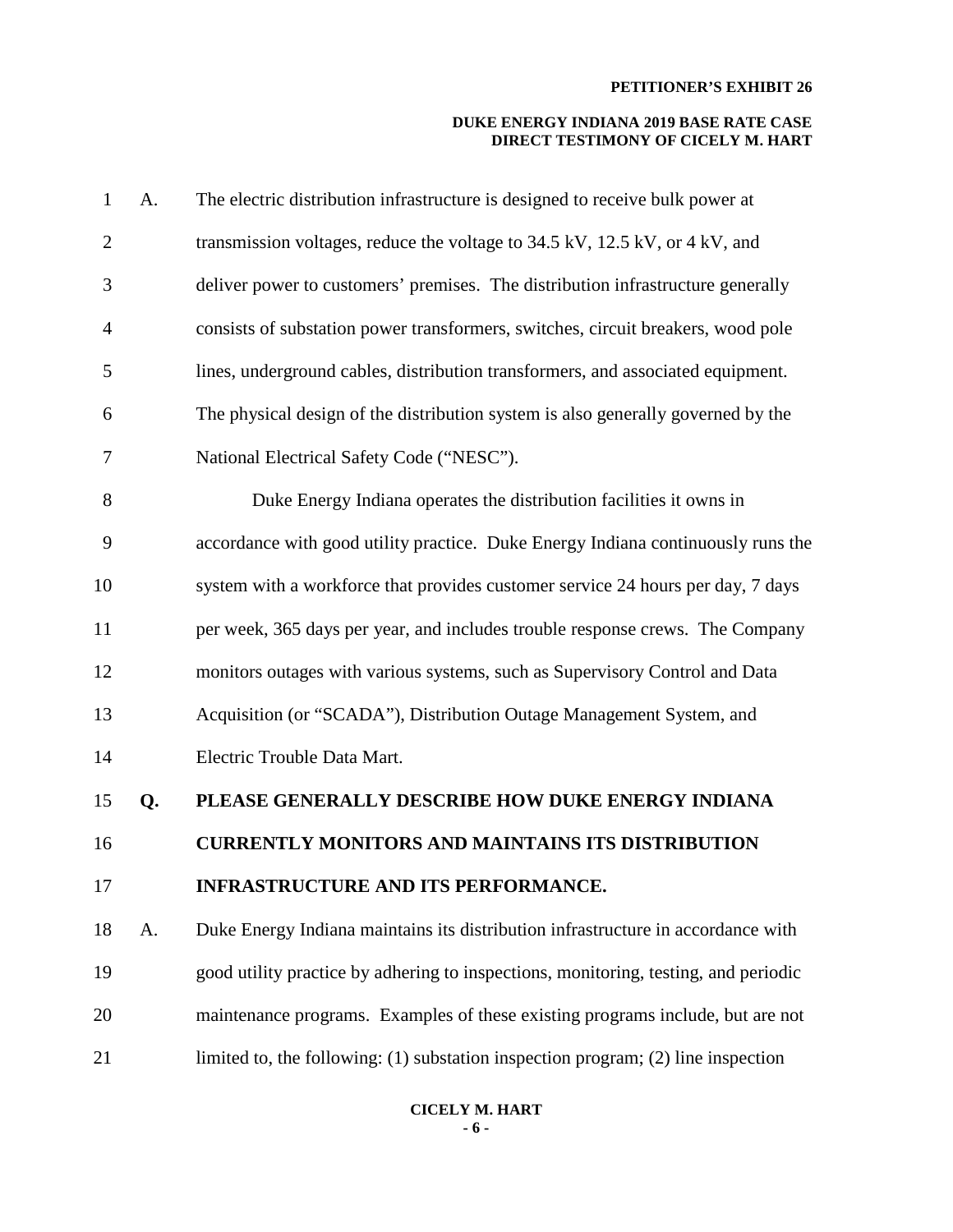| $\mathbf{1}$   |    | program; (3) ground-line inspection and treatment program; (4) vegetation         |
|----------------|----|-----------------------------------------------------------------------------------|
| $\overline{2}$ |    | management program; (5) underground cable replacement program; (6) capacitor      |
| 3              |    | maintenance program; and (7) dissolved gas analysis.                              |
| $\overline{4}$ |    | <b>III. RELIABILITY METRICS</b>                                                   |
| 5              | Q. | WHAT IS DUKE ENERGY INDIANA'S MAIN GOAL FOR ITS                                   |
| 6              |    | <b>DISTRIBUTION SYSTEM?</b>                                                       |
| 7              | A. | The main goal of Duke Energy Indiana's distribution system is to provide safe,    |
| 8              |    | reliable, and affordable power to satisfy our customers' needs.                   |
| 9              | Q. | HOW DOES THE COMPANY MEASURE THE RELIABILITY OF ITS                               |
| 10             |    | <b>DISTRIBUTION SYSTEM?</b>                                                       |
| 11             | A. | Duke Energy Indiana uses various reliability indices to measure the effectiveness |
| 12             |    | of its maintenance programs and system reliability. The Company also uses         |
| 13             |    | various indices to measure the effectiveness of its maintenance programs and      |
| 14             |    | system reliability. Below are the key reliability indices for Duke Energy Indiana |
| 15             |    | for the 12 months ending December 31, 2018. The electric reliability measures     |
| 16             |    | included in Table 3 include the most recent metrics that are submitted to the     |
| 17             |    | Commission on an annual basis.                                                    |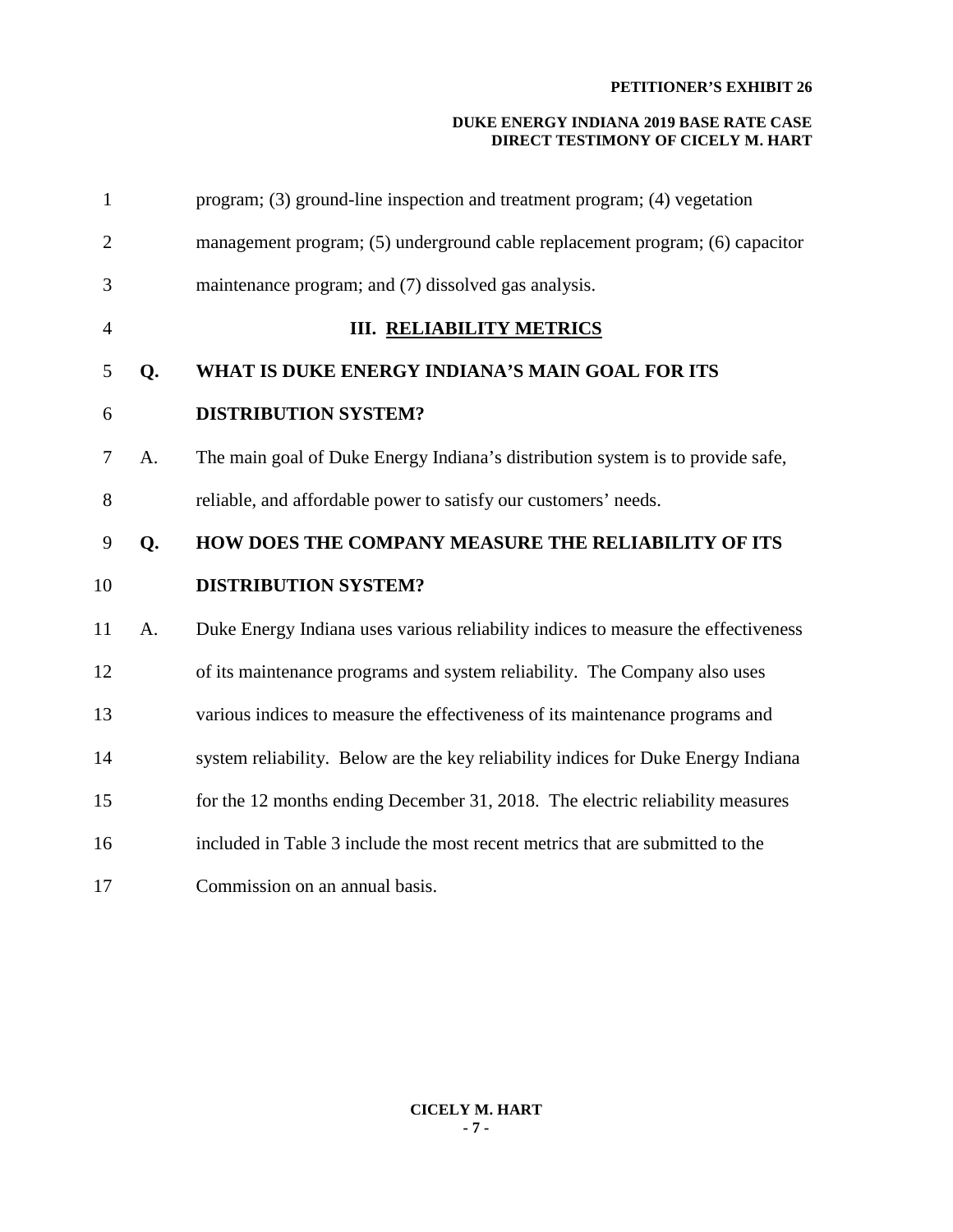#### **DUKE ENERGY INDIANA 2019 BASE RATE CASE DIRECT TESTIMONY OF CICELY M. HART**

# 1 **Table 3**

| Duke Energy Indiana, LLC            |                                                      |                             |  |  |
|-------------------------------------|------------------------------------------------------|-----------------------------|--|--|
|                                     | Reporting Year (12 Months Ending: December 31, 2018) |                             |  |  |
| <b>Electric Reliability Measure</b> | <b>Total</b>                                         | <b>Without Major Events</b> |  |  |
| <b>SAIFI</b>                        | 1.45 Interruptions/Customer                          | 1.06 Interruptions/Customer |  |  |
| <b>SAIDI</b>                        | 366.0 Minutes/Customer                               | 156.2 Minutes/Customer      |  |  |
| <b>CAIDI</b>                        | 252.9 Minutes/Interruption                           | 148.0 Minutes/Interruption  |  |  |
| CEMI 6                              | N/A                                                  | 1.37% of Customers          |  |  |

## 2 **Q. PLEASE EXPLAIN THE VARIOUS RELIABILITY INDICES DUKE**

## 3 **ENERGY INDIANA USES.**

4 A. Reliability indices are generally recognized standards for measuring the number, 5 scope, and duration of outages. These indices are defined as follows:

| 6              | System Average Interruption Duration Index ("SAIDI") is the average       |
|----------------|---------------------------------------------------------------------------|
| $\overline{7}$ | time each customer is interrupted and is expressed by the sum of customer |
| 8              | interruption durations divided by the total number of customers served.   |
| 9              | System Average Interruption Frequency Index ("SAIFI") is the system       |
| 10             | average frequency index and represents the average number of              |
| 11             | interruptions per customer. SAIFI is expressed by the total number of     |
| 12             | customer interruptions divided by the total number of customers served.   |
| 13             | Customer Average Interruption Duration Index ("CAIDI") is the average     |
| 14             | interruption duration or average time to restore service per interrupted  |
| 15             | customer and is expressed by the sum of the customer interruption         |
| 16             | durations divided by the total number of customer interruptions.          |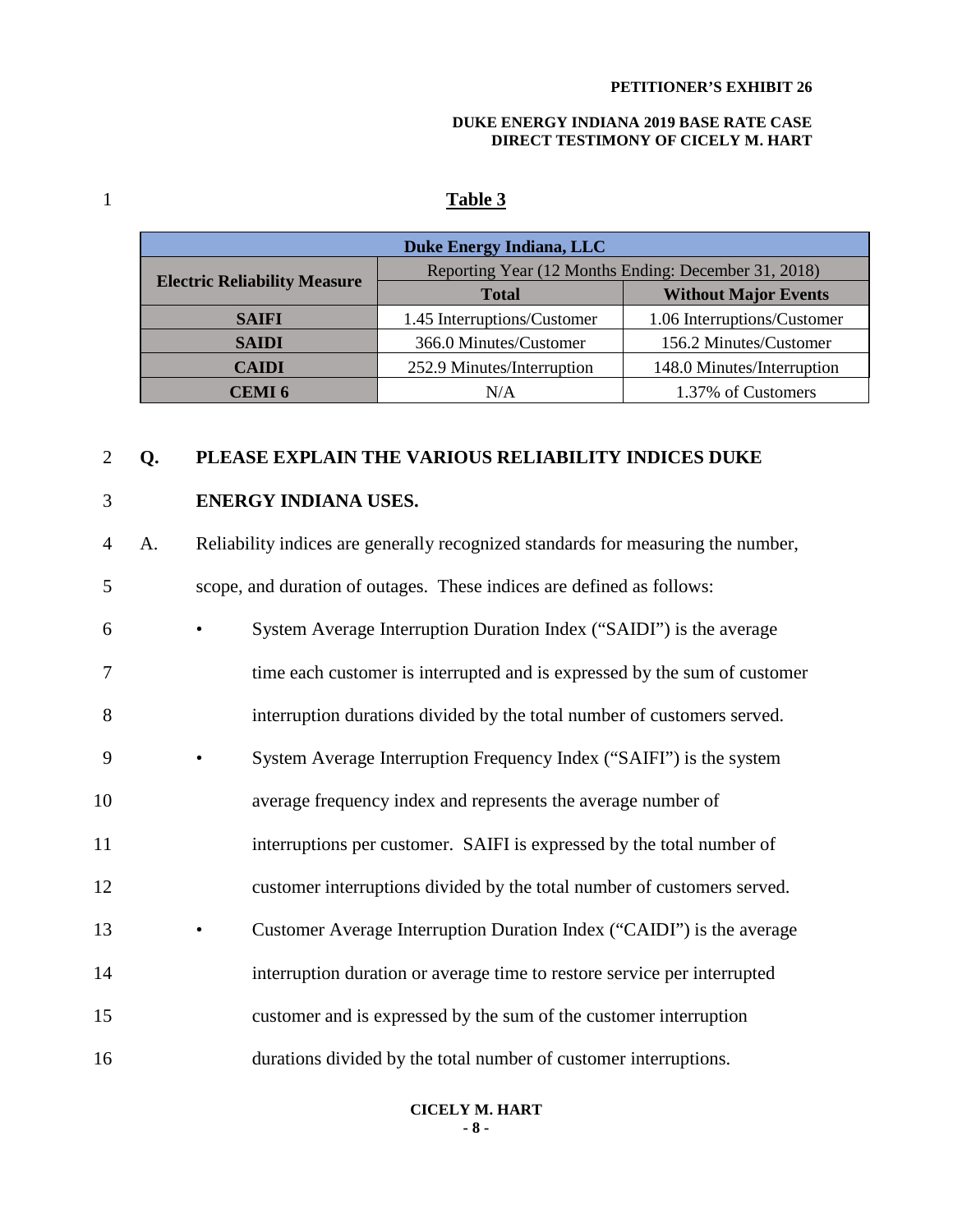| $\mathbf{1}$   |    | Customers Experiencing Multiple Interruptions 6 ("CEMI 6") is the                 |
|----------------|----|-----------------------------------------------------------------------------------|
| $\overline{2}$ |    | percentage of customers that experienced 6 or more outages over the               |
| 3              |    | course of the last 12 months.                                                     |
| 4              | Q. | ARE THERE ANY CHALLENGES WITH THESE INDICES? IF YES,                              |
| 5              |    | PLEASE EXPLAIN.                                                                   |
| 6              | A. | Yes. For example, CAIDI is a measure of how long an average interruption lasts.   |
| 7              |    | CAIDI can be lowered by reducing the length of interruptions, but can also be     |
| 8              |    | lowered by increasing the proportion of shorter-than-average interruptions. As    |
| 9              |    | such, a reduction in CAIDI does not necessarily reflect an improvement in         |
| 10             |    | reliability; if SAIFI and SAIDI are both going down, but SAIFI is going down      |
| 11             |    | faster than SAIDI, CAIDI will go up even though reliability is getting better. In |
| 12             |    | other words, CAIDI can move both up or down, regardless of reliability            |
| 13             |    | improving or degrading.                                                           |
| 14             | Q. | WHAT EFFORTS HAS DUKE ENERGY INDIANA UNDERTAKEN TO                                |
| 15             |    | <b>IMPACT CUSTOMER RELIABILITY?</b>                                               |
| 16             | A. | Overall, the Duke Energy Indiana grid is reliable and well-maintained. While the  |
| 17             |    | Company has worked hard to maintain the system to reliably meet the needs of      |
| 18             |    | customers, more must be done to improve the state's energy infrastructure and     |
| 19             |    | enhance the customer's energy experience. Duke Energy Indiana has a dedicated     |
| 20             |    | team supporting activities to improve customer reliability. Engineers proactively |
| 21             |    | identify equipment that can improve reliability on the system and make            |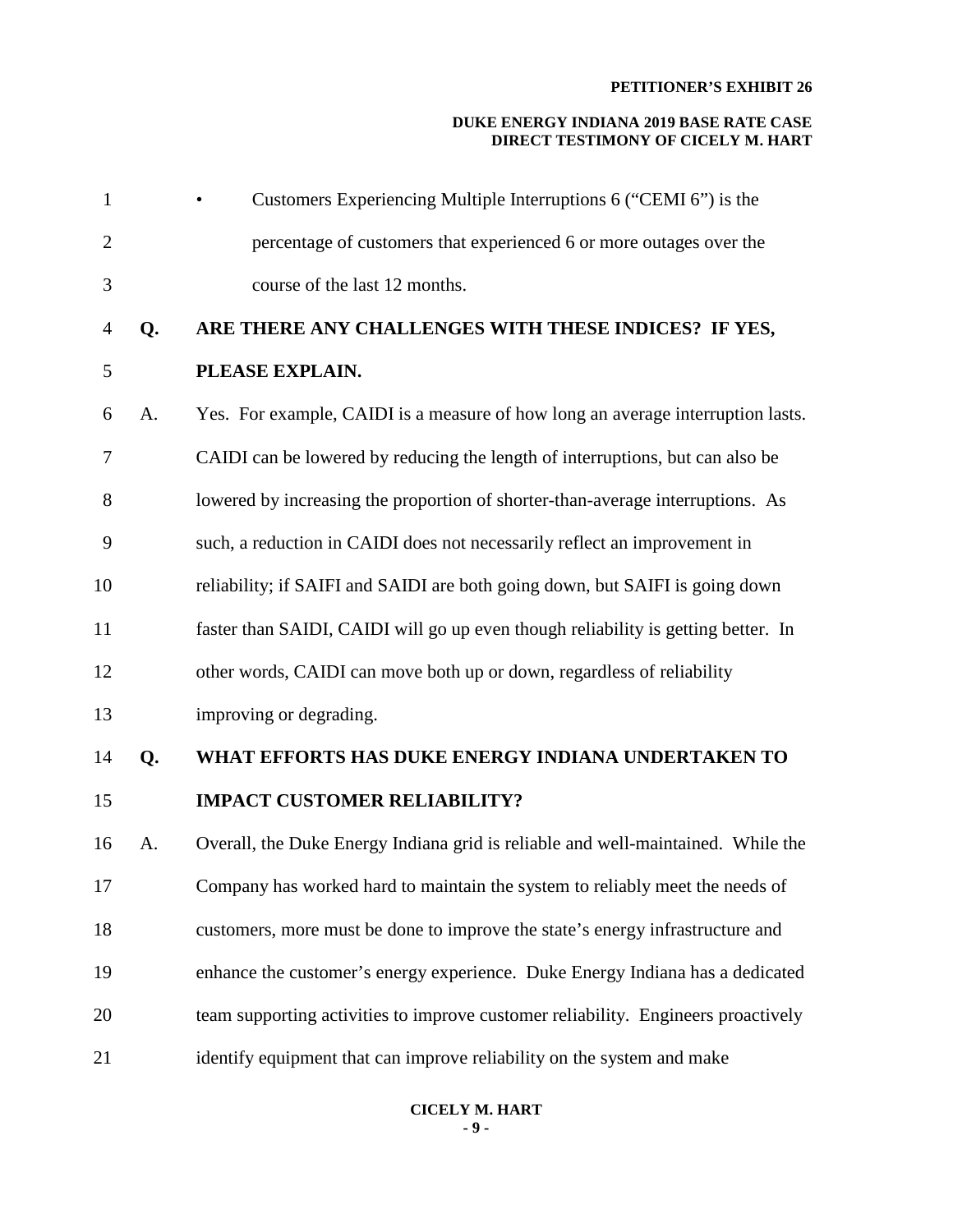| $\mathbf{1}$   |    | recommendations for investments, based on their assessments. Other team           |
|----------------|----|-----------------------------------------------------------------------------------|
| $\overline{2}$ |    | members review outages that meet a certain threshold and inspect the distribution |
| 3              |    | lines and recommend reliability improvement projects, such as Targeted            |
| 4              |    | Undergrounding. The planning group identifies automation, such as Self-           |
| 5              |    | Optimizing Grid, that can be installed on distribution lines to provide backup    |
| 6              |    | power sources and isolate issues in the event of power loss from one source. The  |
| 7              |    | Targeted Undergrounding and Self-Optimizing Grid programs are explained in        |
| 8              |    | further detail, later in my testimony.                                            |
| 9              | Q. | WHAT ARE THE PRIMARY CAUSES OF DISTRIBUTION OUTAGES IN                            |
| 10             |    | DUKE ENERGY INDIANA'S SERVICE TERRITORY?                                          |
| 11             | A. | Over the last four years, the three major causes of outages have been vegetation  |
| 12             |    | related outages, equipment failure, and planned outages to perform system         |
| 13             |    | upgrades. For example, in 2018, 28.63% of all distribution outages were related   |
| 14             |    | to vegetation and 21.58% to equipment failure.                                    |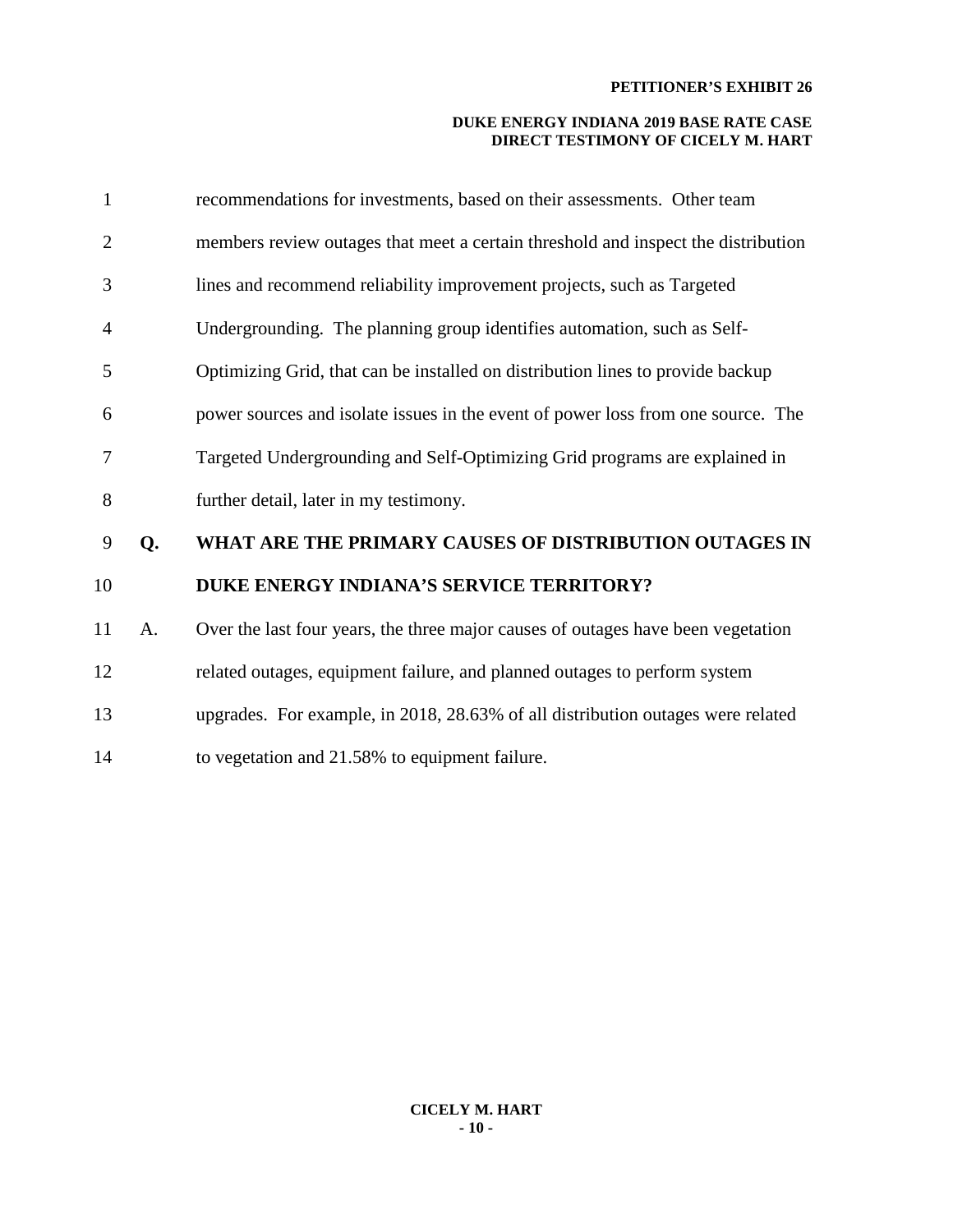#### **DUKE ENERGY INDIANA 2019 BASE RATE CASE DIRECT TESTIMONY OF CICELY M. HART**

| <b>Outage Cause</b>                              | % of Total Number of Outages<br><b>Excluding Planned Outages &amp;</b><br><b>MEDs</b> |        |        |        |
|--------------------------------------------------|---------------------------------------------------------------------------------------|--------|--------|--------|
|                                                  | 2015                                                                                  | 2016   | 2017   | 2018   |
| <b>Vegetation</b>                                | 23.19%                                                                                | 24.14% | 27.99% | 28.63% |
| <b>Wildlife</b>                                  | 12.97%                                                                                | 9.06%  | 10.92% | 9.80%  |
| <b>Public Accident/Damage</b>                    | 8.47%                                                                                 | 8.07%  | 8.70%  | 7.38%  |
| <b>Unknown Cause</b>                             | 11.02%                                                                                | 11.92% | 11.14% | 11.37% |
| <b>Lightning Strike</b>                          | 4.70%                                                                                 | 4.79%  | 5.12%  | 3.83%  |
| <b>Equipment Failure</b>                         | 22.93%                                                                                | 20.29% | 20.59% | 21.58% |
| <b>Other Cause</b>                               | 8.16%                                                                                 | 8.73%  | 8.48%  | 11.40% |
| <b>Loss of</b><br><b>Transmission/Generation</b> | 3.79%                                                                                 | 5.75%  | 1.51%  | 1.45%  |
| Weather                                          | 4.78%                                                                                 | 7.24%  | 5.54%  | 4.57%  |

# 1 **Table 4**

#### 2 **Q. DOES DUKE ENERGY INDIANA TRACK CUSTOMER OUTAGE**

# 3 **SATISFACTION?**

4 A. Yes. A key driver of satisfaction in Indiana is the outage restoration 5 experience. Outage net satisfaction demonstrates a year over year increase. From 6 2018 to 2019, the average time to restore an outage in Indiana has improved from 7 124 minutes to 73 minutes. 8 The number of outage information points provided via proactive SMS text 9 and the Company's new Outage Maps (including Crew Status, estimated time of 10 restoration ("ETR") and Cause code rates) are up, signaling the Company's field 11 crews' continuous improvement and dedication to keeping customers 12 informed. These increases in satisfaction highlight how key investments the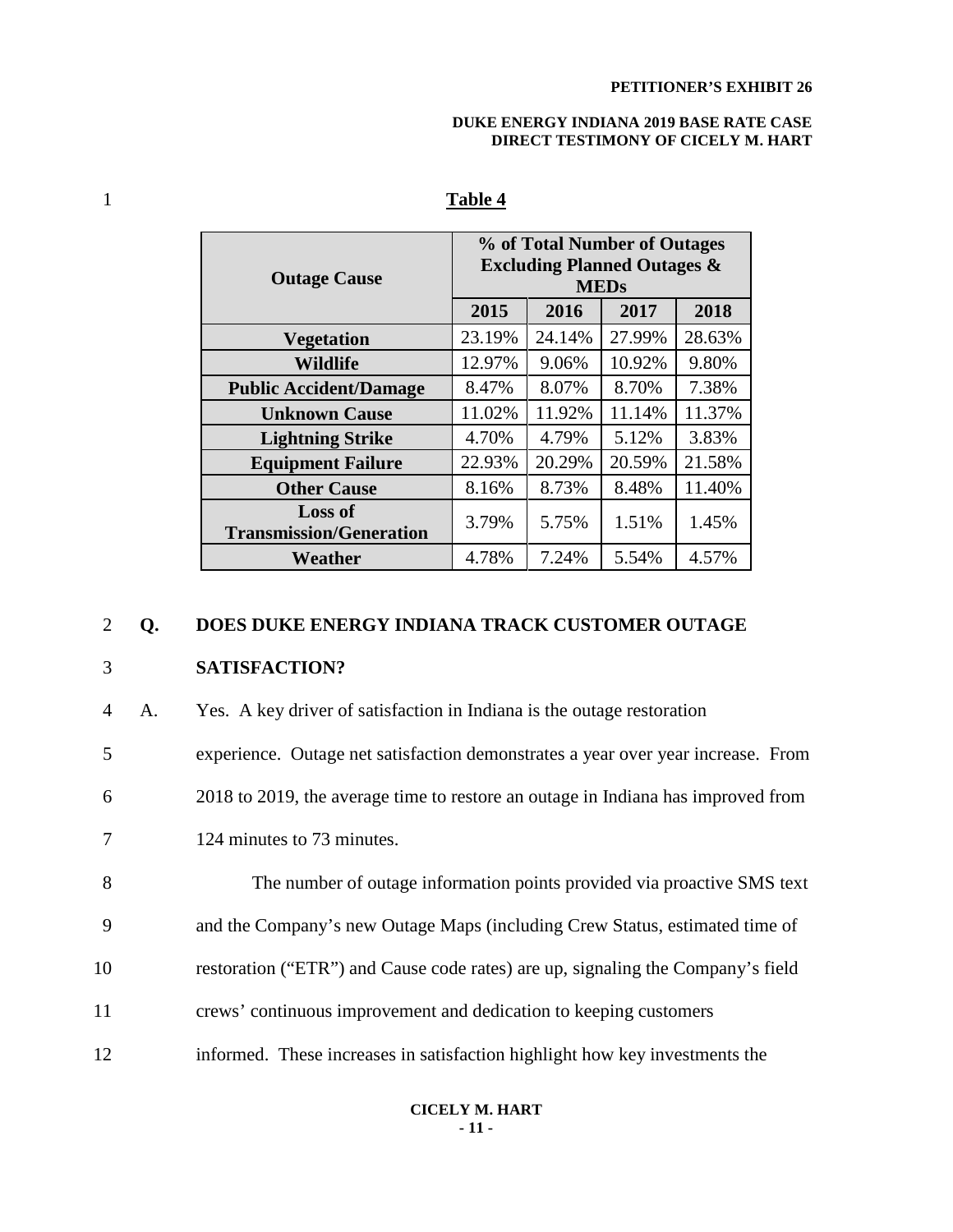| 1              |    | Company has made in its customer digital channels (like proactive outage alert     |
|----------------|----|------------------------------------------------------------------------------------|
| 2              |    | SMS text and new outage maps, for example) are supporting our customers'           |
| 3              |    | desire for more and faster communication.                                          |
| $\overline{4}$ |    | IV. DISTRIBUTION EXPENDITURES                                                      |
| 5              | Q. | WHAT IS DUKE ENERGY INDIANA'S AMOUNT OF DISTRIBUTION                               |
| 6              |    | <b>EXPENSE IN 2018?</b>                                                            |
| 7              | A. | Total distribution Operations and Maintenance ("O&M") expenditure in 2018 was      |
| 8              |    | \$117 million. Total capital expenditures in the distribution system totaled \$342 |
| 9              |    | million in 2018, including \$142 million in TDSIC expenditures. The figure below   |
| 10             |    | provides a breakdown of Duke Energy Indiana's 2018 distribution related capital    |
| 11             |    | expenditures.                                                                      |

12 **Chart 1**



**CICELY M. HART - 12 -**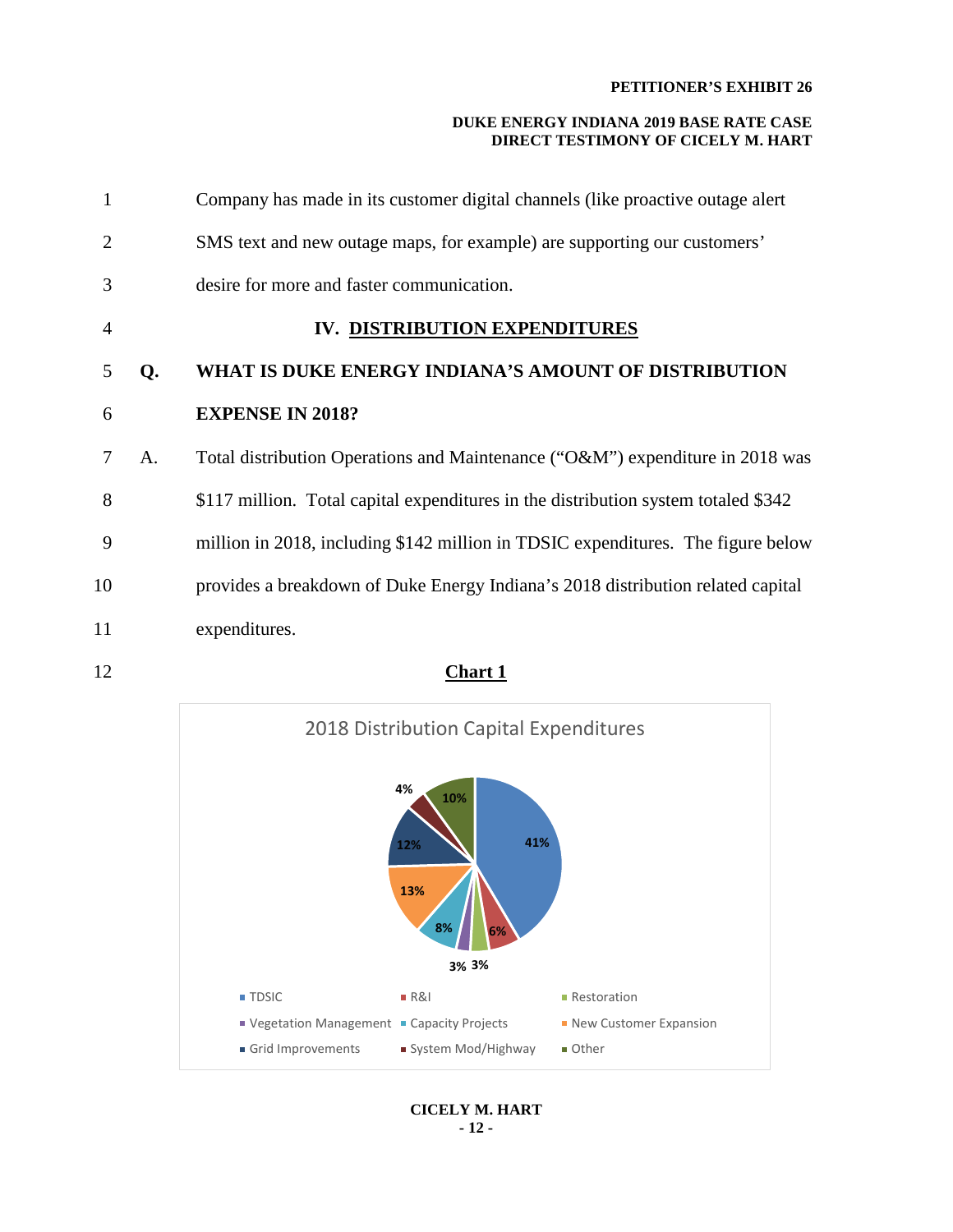#### **DUKE ENERGY INDIANA 2019 BASE RATE CASE DIRECT TESTIMONY OF CICELY M. HART**





# 9 **Q. WHAT IS DUKE ENERGY INDIANA'S FORECASTED AMOUNT OF**

# 10 **DISTRIBUTION EXPENSE IN 2020?**

- 11 A. Duke Energy Indiana projects \$128 million in O&M distribution expense in 2020.
- 12 Total capital investment in the distribution system is projected at \$332 million in

**CICELY M. HART - 13 -**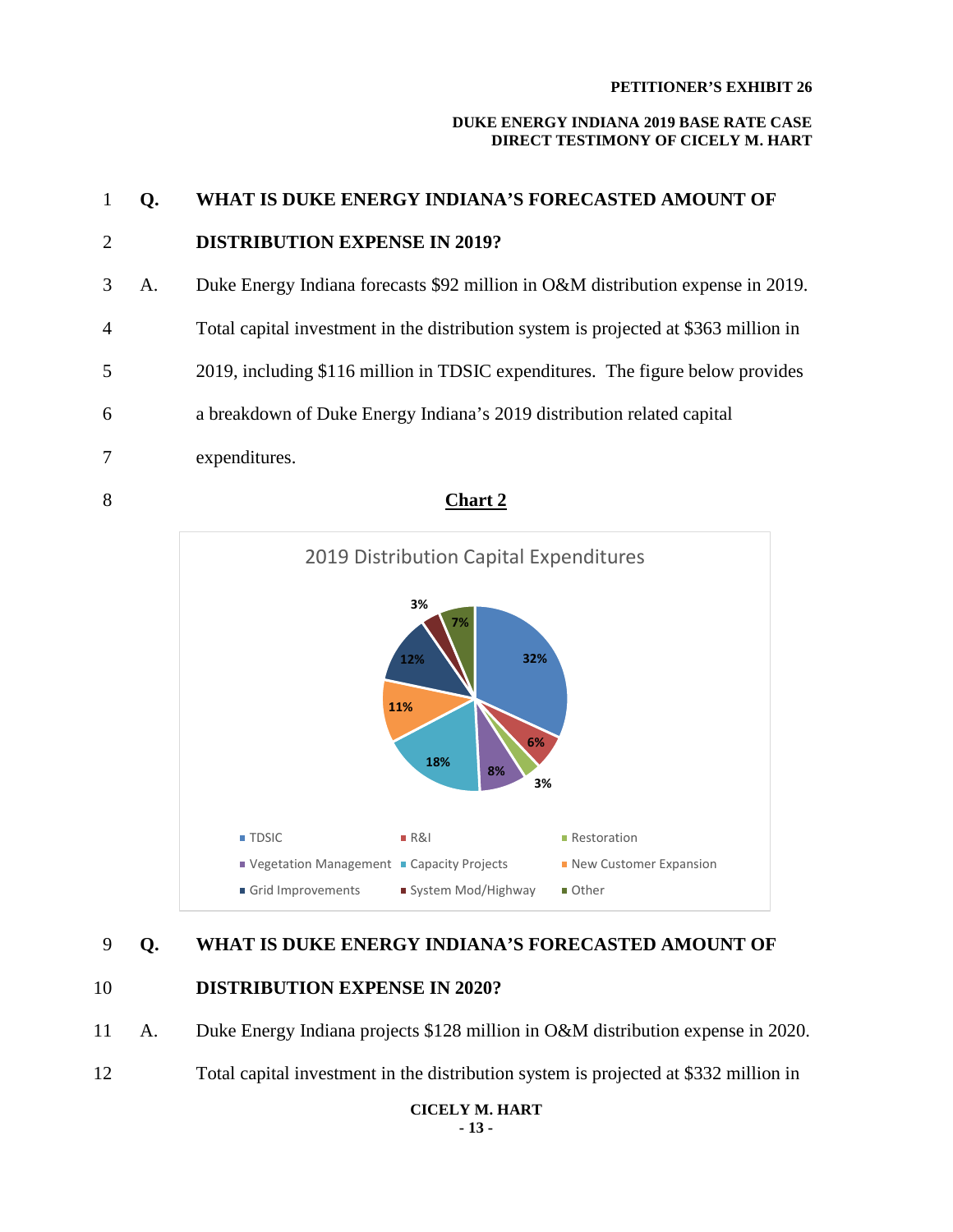#### **DUKE ENERGY INDIANA 2019 BASE RATE CASE DIRECT TESTIMONY OF CICELY M. HART**

1 2020, including \$100 million in TDSIC expenditures. The figure below provides 2 a breakdown of Duke Energy Indiana's 2020 distribution related capital 3 expenditures. 4 **Chart 3**



# 5 **Q. PLEASE EXPLAIN HOW DUKE ENERGY INDIANA'S DISTRIBUTION** 6 **O&M AND CAPITAL COSTS HAVE CHANGED FROM 2018-2019 AND**

7 **FROM 2019-2020.** 

8 A. Distribution O&M budget target levels have remained relatively flat over the past 9 few years. O&M variances (see Table 4) from year to year are typically driven by 10 larger events in a given year or due to program initiatives. Major storm 11 restoration costs are a significant driver for the O&M decrease between 2018 and

12 2019. Actual distribution major storm costs for 2018 were \$21 million as

**CICELY M. HART - 14 -**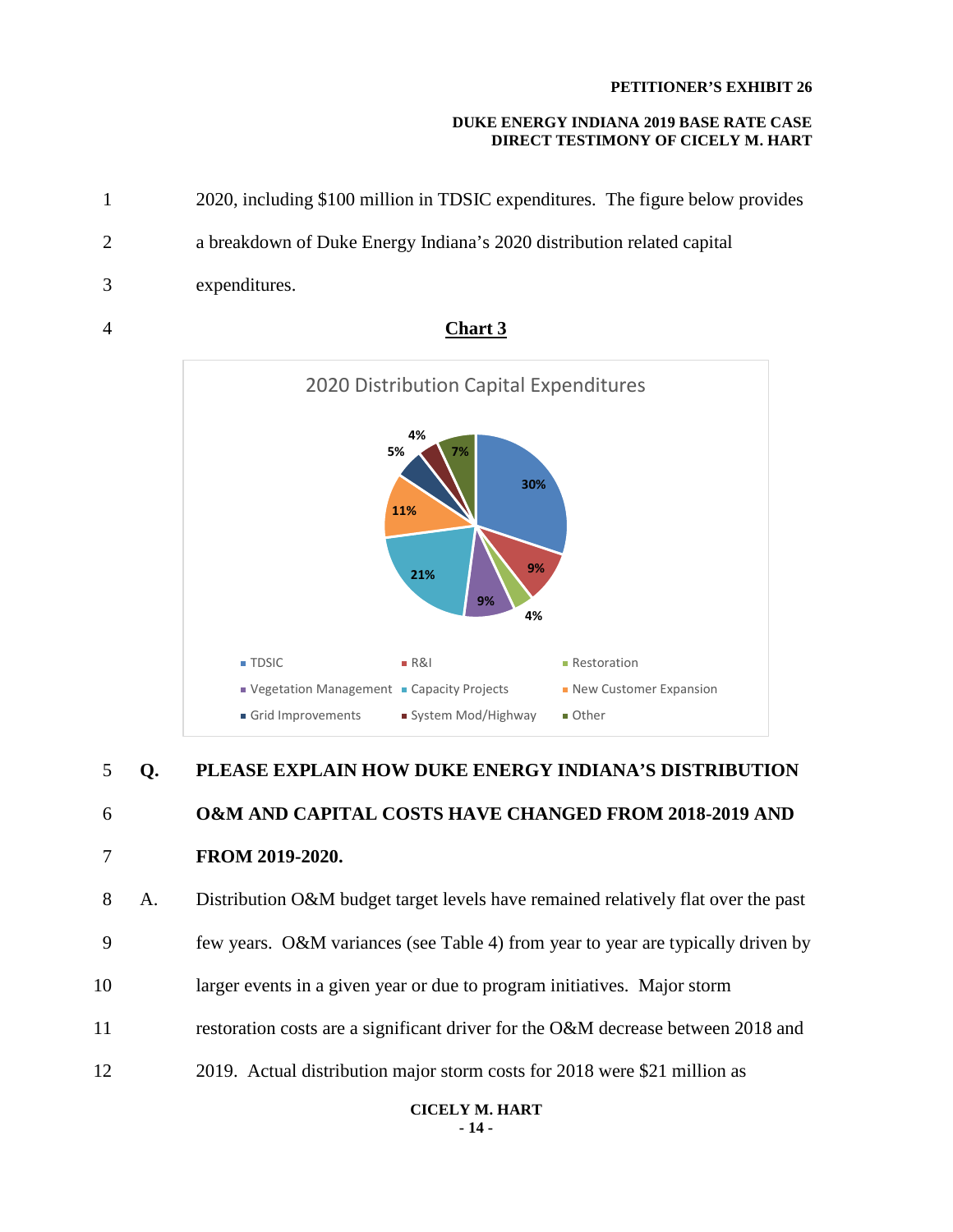#### **DUKE ENERGY INDIANA 2019 BASE RATE CASE DIRECT TESTIMONY OF CICELY M. HART**

| $\mathbf{1}$   | compared to the annual 2019 budget for major storms of \$10 million. 2018          |
|----------------|------------------------------------------------------------------------------------|
| $\overline{2}$ | O&M costs also reflect higher TDSIC project O&M and higher outage                  |
| 3              | maintenance and underground restoration activity.                                  |
| $\overline{4}$ | The major distribution O&M change from the 2019 Budget to 2020                     |
| 5              | Forecast is primarily driven by the \$26 million increase in Duke Energy Indiana's |
| 6              | planned distribution vegetation management program spend and increased project     |
| 7              | O&M, primarily TDSIC and system capacity projects.                                 |
|                |                                                                                    |

# 8 **Table 5**

| \$ in Millions         | 2018 A | 2019 B     |         |
|------------------------|--------|------------|---------|
| Distribution O&M       |        | \$92       | ¢ 1 ን ዩ |
| (Decrease)<br>Increase |        | でつぐ<br>DZJ |         |

9 As can be seen in Table 6, there is a \$21 million increase in capital 10 expenditures between 2018 and 2019. The main drivers of this difference are the 11 increased number of capacity projects in 2019 and the increase associated with the 12 hazard tree removal program discussed below.

| 13 | Duke Energy Indiana's distribution capital spend reduction from 2019 to        |
|----|--------------------------------------------------------------------------------|
| 14 | 2020 is primarily driven by \$32 million reduction in AMI project spend as AMI |
| 15 | nears full deployment at the end of 2019. For further explanation on the       |
| 16 | Company's AMI deployment see the testimony of Duke Energy Indiana witness      |
| 17 | Mr. Donald Schneider.                                                          |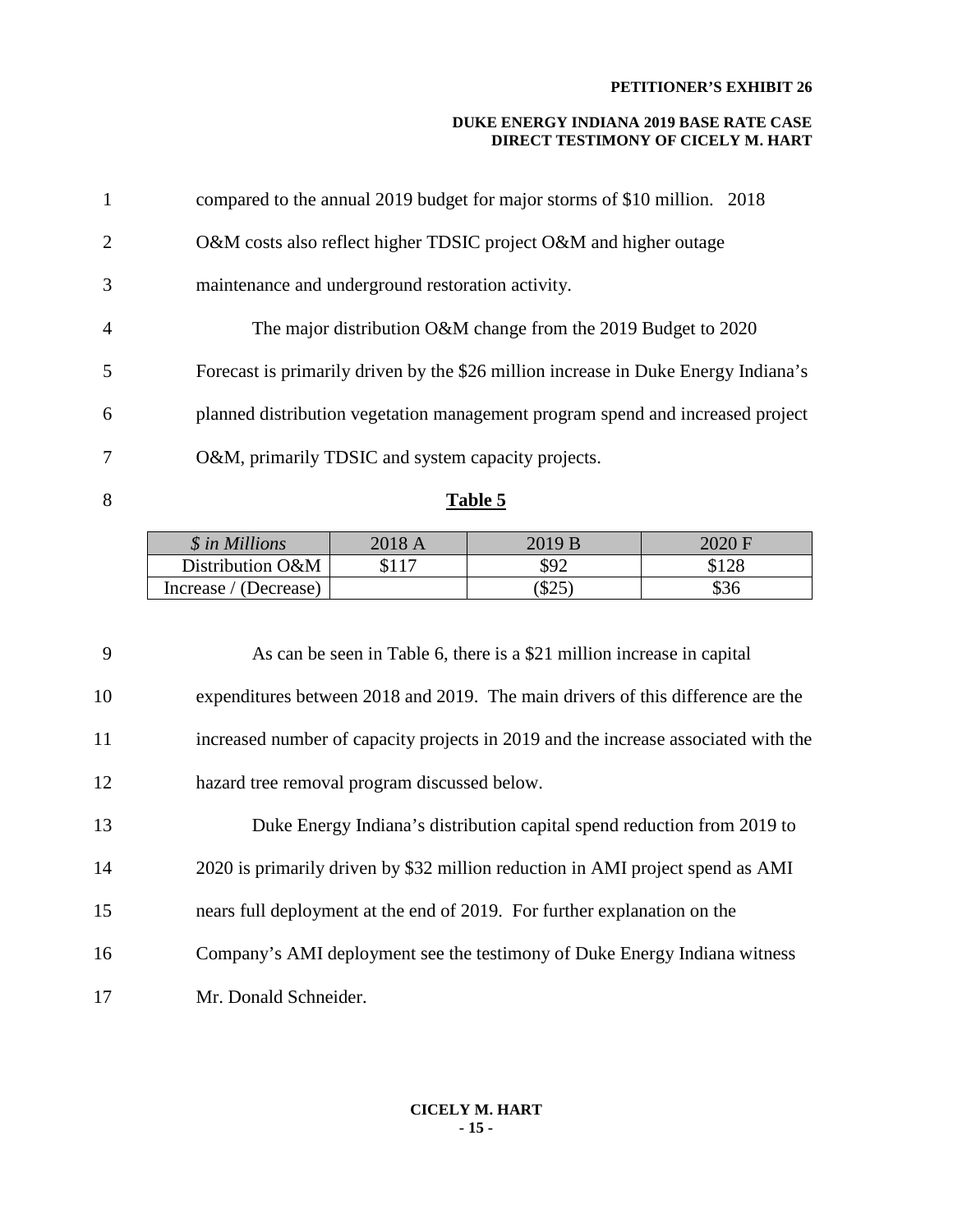#### **DUKE ENERGY INDIANA 2019 BASE RATE CASE DIRECT TESTIMONY OF CICELY M. HART**

## 1 **Table 6**

| \$ in Millions              | 2018 A | 2019B | 2020 F |
|-----------------------------|--------|-------|--------|
| <b>Distribution Capital</b> | \$342  | \$363 | \$332  |
| Expenditures                |        |       |        |
| Increase / (Decrease)       |        |       | DJ.    |

#### 2 **Q. PLEASE BRIEFLY EXPLAIN ANY COST SAVING EFFORTS**

#### 3 **UNDERTAKEN TO MANAGE COSTS.**

4 A. Duke Energy Indiana's 2019 budget includes cost reductions associated with

5 multiple Customer Delivery initiatives such as changes to our Line & Vegetation

6 Contractor Oversight model, implementation of Technology enhancements

7 (referred to internally as Lighthouse), implementation of Operations Center

8 Standardization, changes to our non-Duke "Foreign Owned" pole inspection

9 process, refinement of our replace versus repair policy, Inventory Optimization

10 improvements, and better management of time spent in meetings & training.

11 Q. **DID YOU PROVIDE THE 2020 DISTRIBUTION O&M EXPENSES** 

12 **REFLECTED ABOVE, TO WITNESS MR. CHRISTOPHER M. JACOBI** 

13 **FOR INCLUSION IN THE DUKE ENERGY INDIANA FORECASTED** 

14 **TEST PERIOD PROPOSED IN THIS CASE?**

15 A. Yes.

16 **A. Vegetation Management** 

17 **Q. PLEASE SUMMARIZE THE COMPANY'S PLANNED DISTRIBUTION**

18 **VEGETATION MANAGEMENT PROGRAM.**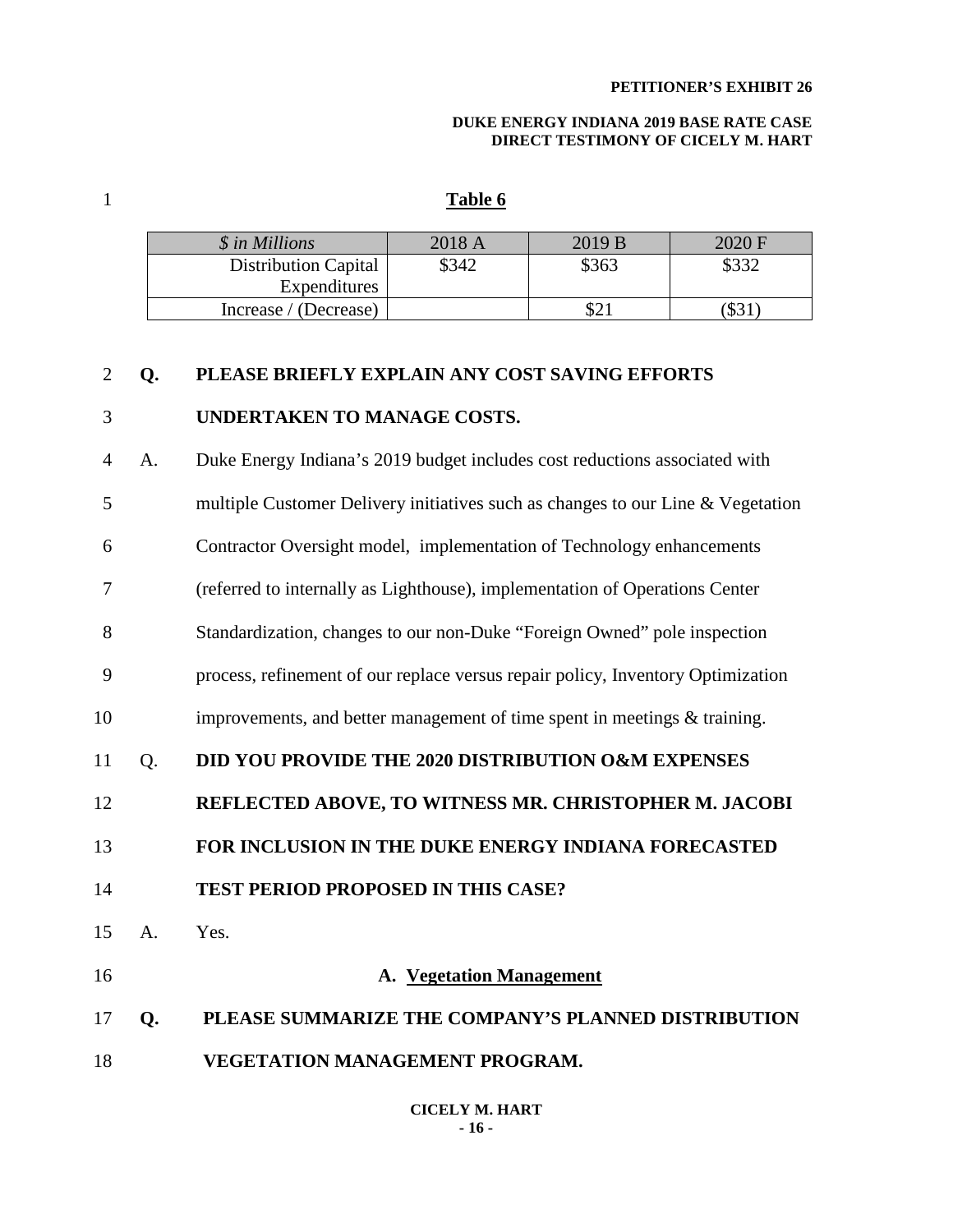| $\mathbf{1}$   | A. | The testimony of Duke Energy Indiana witness Mr. T.K. Christie explains the          |
|----------------|----|--------------------------------------------------------------------------------------|
| $\overline{2}$ |    | distribution vegetation management program in detail. The program includes           |
| 3              |    | both normal tree trimming cycles, as well as an increasing focus on hazard trees     |
| $\overline{4}$ |    | that can be located outside the Company's right-of-way but still impact the          |
| 5              |    | system, particularly in times of extreme weather. As part of that effort, Duke       |
| 6              |    | Energy Indiana contractors are targeting the identification and removal of           |
| 7              |    | approximately 20,000 hazard trees during 2019 and 2020.                              |
| 8              | Q. | WHAT ARE THE BENEFITS OF DUKE ENERGY INDIANA'S                                       |
| 9              |    | PROPOSED VEGETATION MANAGEMENT PROGRAM?                                              |
| 10             | A. | The Company anticipates its reliability metrics, as they pertain to the distribution |
| 11             |    | system, to improve after the implementation of the proposed hazard tree              |
| 12             |    | vegetation management program and with increased funding of normal                   |
| 13             |    | vegetation management trim cycles. Duke Energy Indiana anticipates that a fully      |
| 14             |    | funded vegetation management program will improve restoration efforts and            |
| 15             |    | reduce outage times.                                                                 |
| 16             |    | <b>B. TDSIC</b>                                                                      |
| 17             | Q. | <b>WHAT IS TDSIC?</b>                                                                |
| 18             | A. | TDSIC is an acronym that stands for Transmission Distribution and Storage            |
| 19             |    | System Improvement Charge which is a legislatively enacted recovery                  |
| 20             |    | mechanism codified in Indiana Code § 8-1-39 et seq.                                  |
| 21             | Q. | DOES DUKE ENERGY INDIANA HAVE AN APPROVED TDSIC PLAN?                                |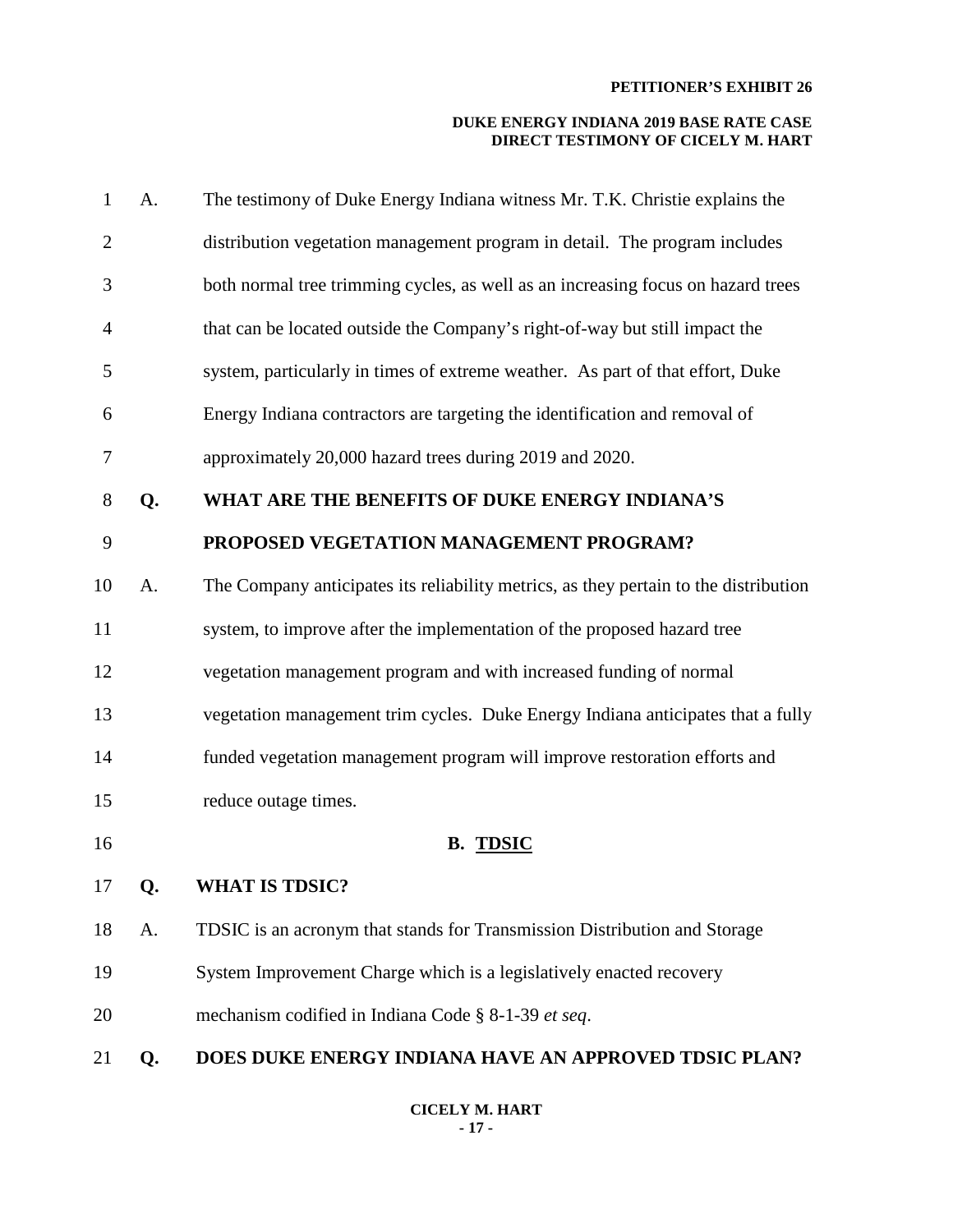#### **DUKE ENERGY INDIANA 2019 BASE RATE CASE DIRECT TESTIMONY OF CICELY M. HART**

| $\mathbf{1}$   | A. | Yes. Duke Energy Indiana's TDSIC Plan was approved in 2016 in IURC Docket           |
|----------------|----|-------------------------------------------------------------------------------------|
| $\overline{2}$ |    | No. 44720. The Commission further approved plan updates and cost recovery in        |
| 3              |    | Docket Nos. 44720 TDSIC 1 - 6.                                                      |
| 4              | Q. | HOW MUCH OF DUKE ENERGY INDIANA'S DISTRIBUTION                                      |
| 5              |    | <b>CAPITAL EXPENDITURES ARE RELATED TO ITS TDSIC PLAN?</b>                          |
| 6              | A. | Duke Energy Indiana's distribution capital expenditures, related to TDSIC, is       |
| 7              |    | \$142, million in 2018, \$116 million in 2019, and \$100 million in 2020.           |
| 8              |    | C. Reliability and Integrity ("R&I") Programs (Outside of TDSIC)                    |
| 9              | Q. | PLEASE SUMMARIZE THE COMPANY'S R&I PROGRAMS                                         |
| 10             |    | REFLECTED IN THE CAPITAL FORECAST PERIOD AND TEST YEAR.                             |
| 11             | A. | There are a few R&I programs outside of TDSIC. These are completed in               |
| 12             |    | response to emergent or outage conditions.                                          |
| 13             |    | <b>Cable replacement.</b> Replaces medium voltage underground cable that is nearing |
| 14             |    | end-of-life. Underground cable installation started in the 1970s and in the 1980s   |
| 15             |    | became the default installation method for most residential customer connects       |
| 16             |    | supporting residential neighborhoods and subdivisions. Duke Energy Indiana          |
| 17             |    | currently has an estimated 8,471 miles of underground cable installed. Cable        |
| 18             |    | technology has improved through the years and life expectancy continues to          |
| 19             |    | increase. Cable technology used during the 1970s was non-jacketed, concentric       |
| 20             |    | neutral using high molecular weight insulation. This cable is now beyond its        |
| 21             |    | anticipated life span and experiences increased failure rates and needs replaced.   |

#### **CICELY M. HART - 18 -**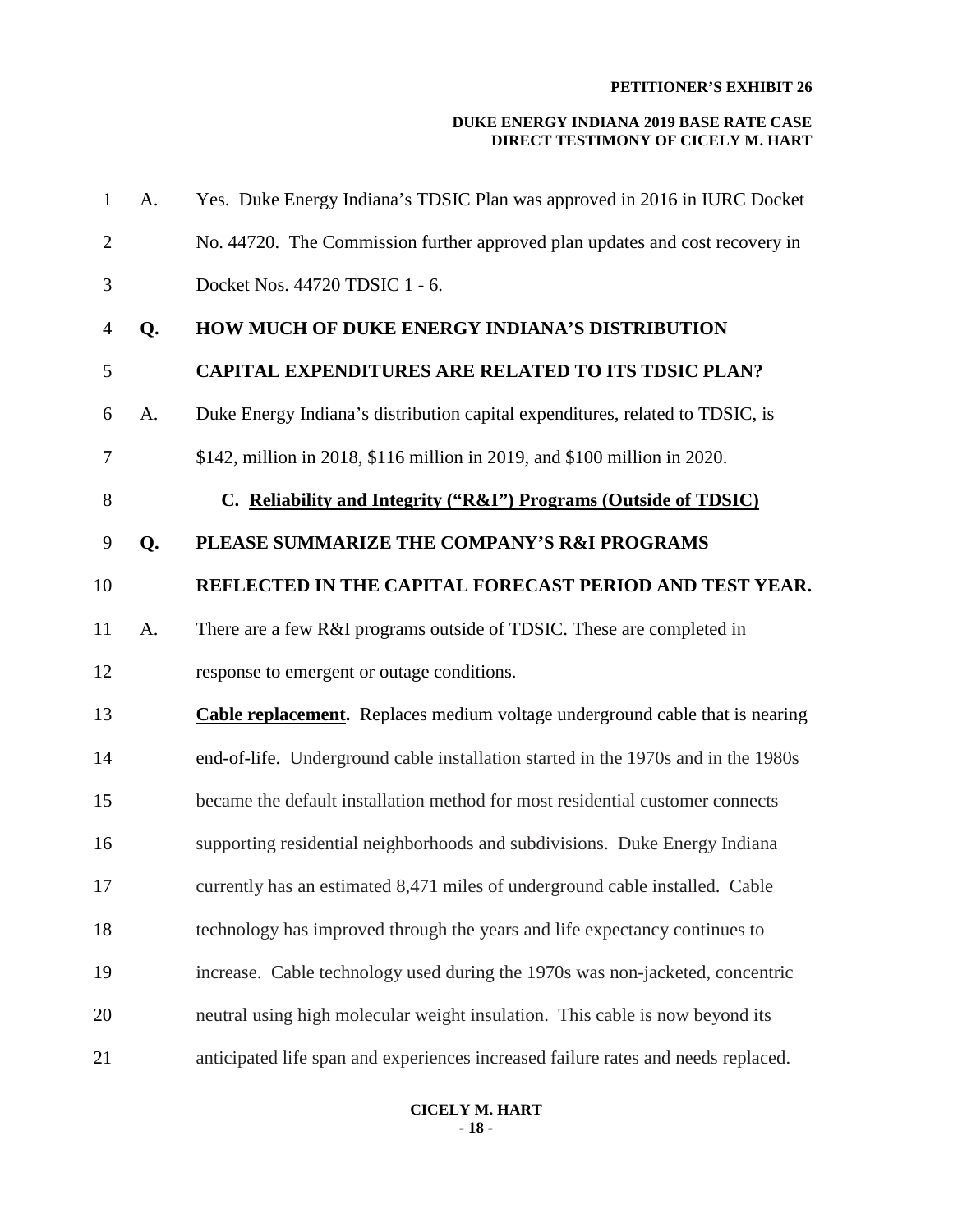| $\mathbf{1}$   | <b>Declared Protection Zone.</b> Improvement work performed on a circuit that is       |
|----------------|----------------------------------------------------------------------------------------|
| $\overline{2}$ | experiencing an above average number of momentary and sustained power                  |
| 3              | outages. These circuits may also be considered the worst-performing circuits on        |
| $\overline{4}$ | the distribution system. Circuit components are evaluated for repair or                |
| 5              | replacement from a visual circuit walkdown by reliability engineers.                   |
| 6              | <b>Circuit Sectionalization.</b> This is a power outage mitigation project designed to |
| 7              | improve the reliability of distribution circuits by reducing the number of             |
| 8              | customers exposed to power outages associated with circuit faults. Examples of         |
| 9              | interruptions include outages caused by cars hitting poles, trees falling into lines,  |
| 10             | and outages caused by storms. This reduction of exposure is accomplished by            |
| 11             | adding and/or re-configuring a number of protective devices on mainlines, circuit      |
| 12             | backbones, and branch circuits. The settings for these protective devices are          |
| 13             | coordinated to cause the devices to operate in a manner that isolates only the         |
| 14             | faulted section of a circuit. This minimizes the number of customers on the            |
| 15             | faulted section of a circuit that experience an interruption. For Circuit              |
| 16             | Sectionalization, reliability improvement is defined as a reduction in                 |
| 17             | interruptions, customer minutes, or both. The desired state is a fully developed       |
| 18             | five-year sectionalization cycle for all circuits. This will improve optimization,     |
| 19             | overall reliability, and rehabilitation of aging protective devices.                   |
| 20             | <b>Switchgear Replacements.</b> A switchgear is a pad mounted metal enclosure that     |
| 21             | contains switches and fuses used for switching underground circuits and                |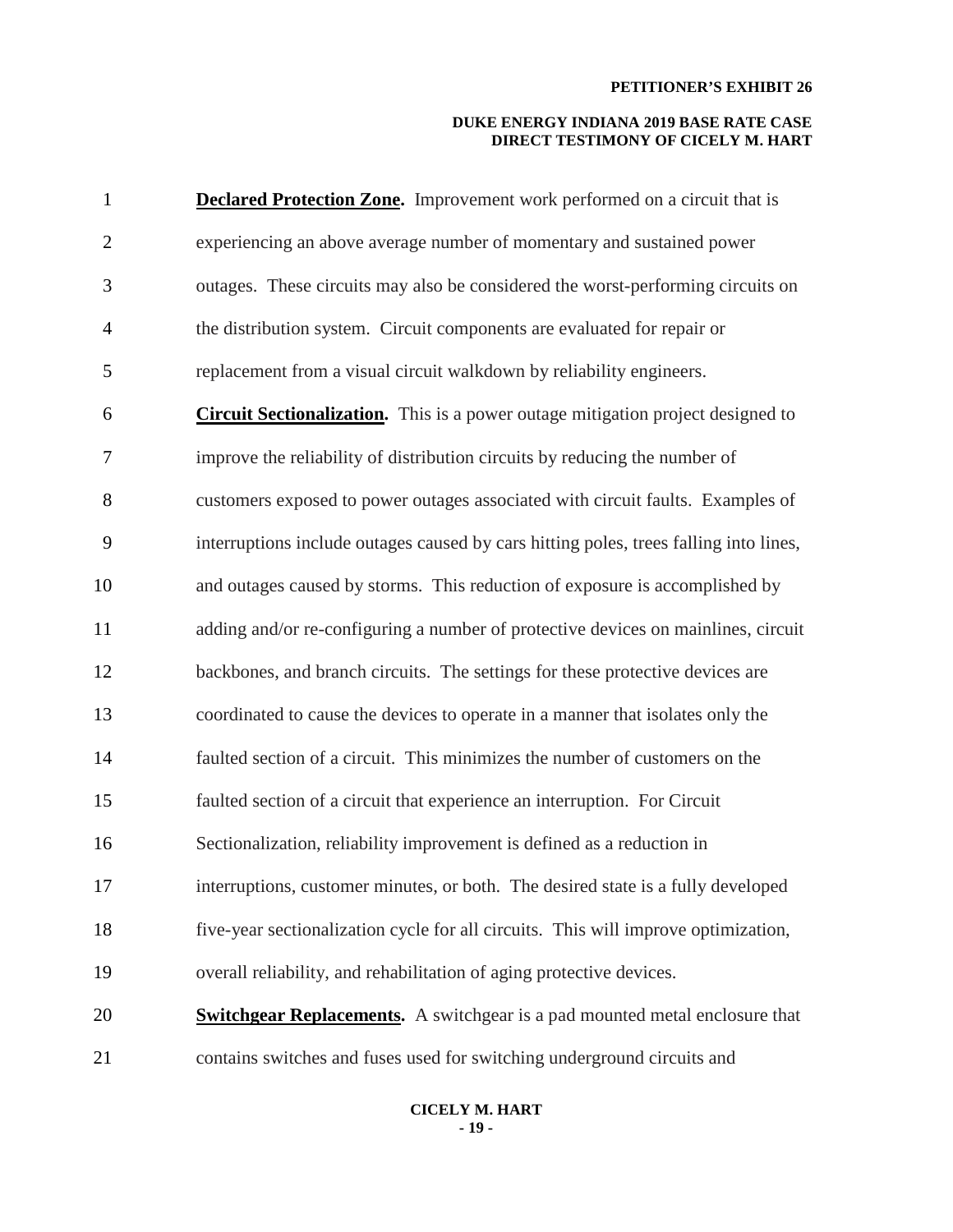#### **DUKE ENERGY INDIANA 2019 BASE RATE CASE DIRECT TESTIMONY OF CICELY M. HART**

| $\mathbf{1}$   | underground fault isolation. These replacements are made for failed devices and       |
|----------------|---------------------------------------------------------------------------------------|
| $\overline{2}$ | devices that have reached the end of their useful life.                               |
| 3              | <b>Recloser Replacements.</b> Reclosers are used on overhead distribution systems to  |
| $\overline{4}$ | detect and interrupt momentary faults. An example of things that may cause a          |
| 5              | fault is a tree falling on a circuit or a car hitting a pole. Reclosers open when a   |
| 6              | fault occurs on the part of the distribution circuit, beyond where it is connected.   |
| $\tau$         | A timing device enables them to reclose a predetermined number of times for           |
| 8              | short durations to allow the fault to clear. If the fault is of a temporary nature,   |
| 9              | such as wires swaying together or a tree limb falling on the line, the recloser will  |
| 10             | open and close and service will be restored. Should the fault persist, the recloser   |
| 11             | will remain open, de-energizing that part of the circuit. These replacements are      |
| 12             | made for failed devices and devices that have reached the end of their useful life.   |
| 13             | <b>Capacitor Replacements.</b> A capacitor stores a charge of electricity and returns |
| 14             | the charge to the line when certain electrical conditions occur. Capacitors           |
| 15             | improve the efficiency of the flow of electricity by reducing energy losses and       |
| 16             | providing improved power factor. Capacitors, in an operating state, can reduce        |
| 17             | power losses along distribution circuits, reduce reactive requirements from           |
| 18             | generators, assist in maintaining the operating voltage for distribution customers,   |
| 19             | and provide voltage stability on the transmission system. Capacitors are a critical   |
| 20             | and essential device for operating an efficient electrical distribution grid. They    |
| 21             | are strategically located on our system as identified by circuit analysis studies.    |

#### **CICELY M. HART - 20 -**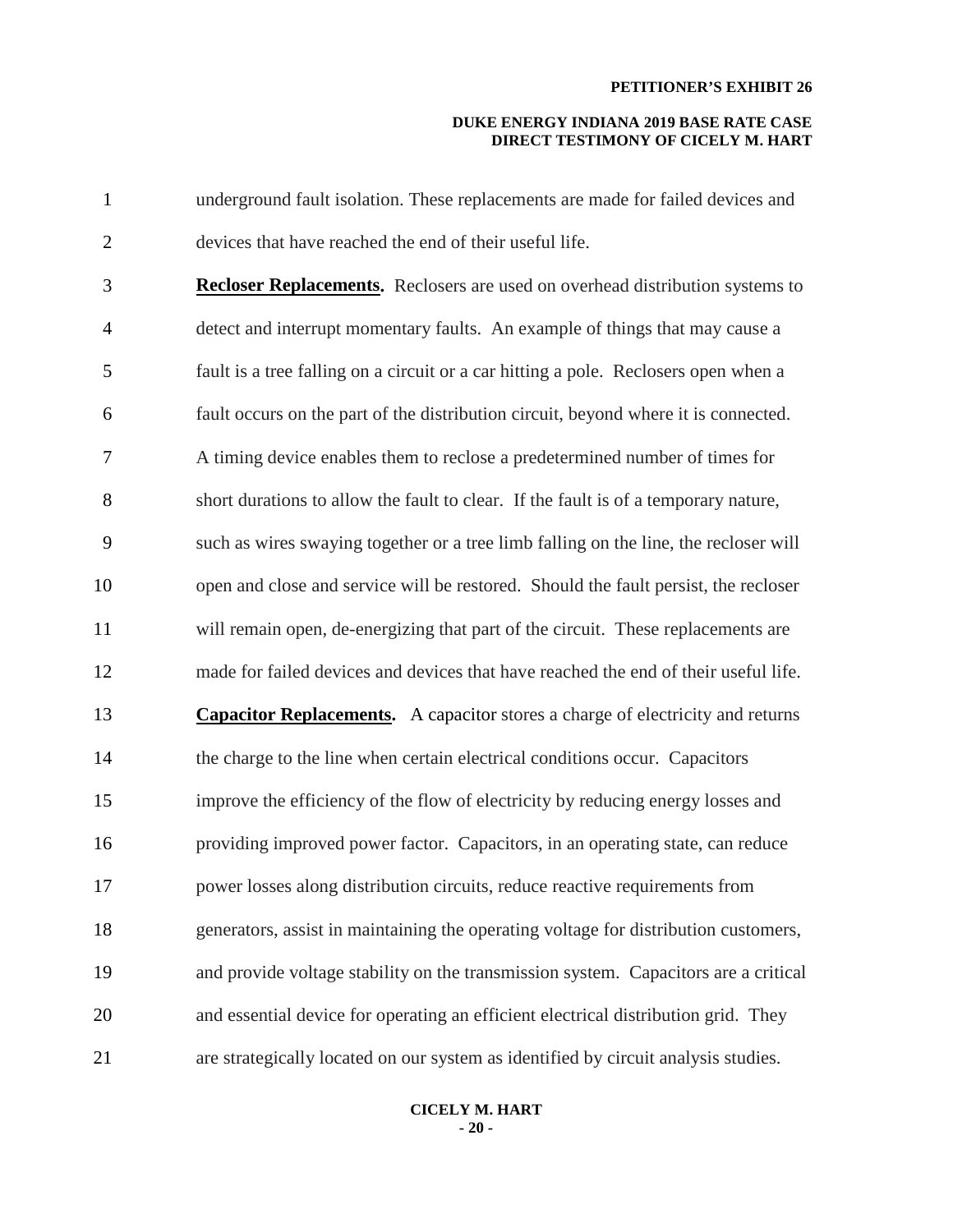| $\mathbf{1}$   |    | These replacements are made for failed devices and devices that have reached the  |
|----------------|----|-----------------------------------------------------------------------------------|
| $\overline{2}$ |    | end of their useful life.                                                         |
| 3              | Q. | WHAT ARE THE DRIVERS OF THE COMPANY'S R&I PROGRAMS?                               |
| $\overline{4}$ | A. | The drivers for R&I Programs are asset age, technology upgrades, and inspection   |
| 5              |    | based replacements.                                                               |
| 6              | Q. | WHAT ARE THE BENEFITS OF THE R&I PROGRAMS?                                        |
| 7              | A. | Duke Energy Indiana's R&I programs facilitate proactive identification of         |
| 8              |    | problems, thus enabling efficient resolution. In other words, Duke Energy         |
| 9              |    | Indiana is identifying issues that may not have been caught during routine        |
| 10             |    | inspections before they become a problem.                                         |
| 11             |    | D. Capacity Projects                                                              |
| 12             | Q. | WHAT TYPE OF CAPACITY PROJECTS ARE REFLECTED IN THE                               |
| 13             |    | <b>COMPANY'S CAPITAL FORECAST PERIOD AND TEST YEAR</b>                            |
| 14             |    | OPERATING EXPENSES, AS WELL AS THE DRIVERS FOR THESE                              |
| 15             |    | PROJECTS.                                                                         |
| 16             | A. | The Company has plans to execute projects that will enable the power distribution |
| 17             |    | system to deliver more power to customers and improve the reliability and quality |
| 18             |    | of the voltage that is supplied. The current infrastructure was designed with a   |
| 19             |    | limited capacity to distribute power. This capacity was based on the cost of      |
| 20             |    | construction at the time and the amount of power needed to supply customers.      |
| 21             |    | Aside from addressing capacity concerns, the Company maintains acceptable         |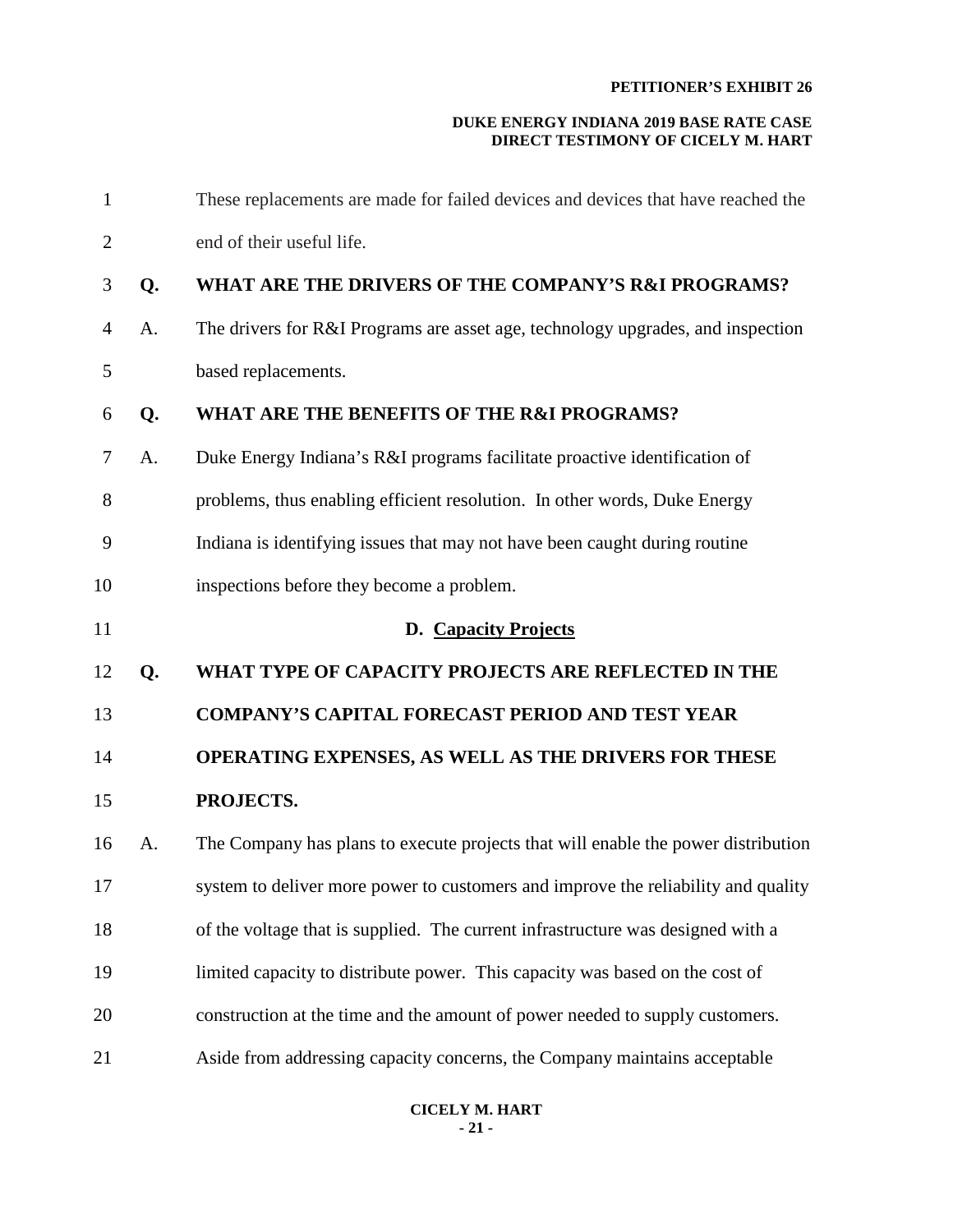#### **DUKE ENERGY INDIANA 2019 BASE RATE CASE DIRECT TESTIMONY OF CICELY M. HART**

| $\mathbf{1}$   |    | system performance by executing projects that provide alternate sources to supply    |
|----------------|----|--------------------------------------------------------------------------------------|
| $\overline{2}$ |    | customers. This operating philosophy improves reliability by establishing backup     |
| 3              |    | sources for customers, in the event a primary source is out of service. Finally,     |
| $\overline{4}$ |    | physical characteristics of the distribution system can cause the quality of voltage |
| 5              |    | delivered to the customer to be unacceptable to operate their equipment. In these    |
| 6              |    | cases, the company executes projects to modify the distribution system to ensure     |
| $\tau$         |    | the power supply meets the needs of customers' equipment.                            |
| 8              | Q. | WHAT ARE THE WORK SCOPES AND TIMING OF THE COMPANY'S                                 |
| 9              |    | PLANNED MAJOR PROJECTS RELATED TO CAPACITY OF THE                                    |
| 10             |    | <b>DISTRIBUTION SYSTEM?</b>                                                          |
| 11             | A. | System capacity projects are developed for both actual load growth and projected     |
| 12             |    | load growth. Projects that are developed to expand the capacity of the distribution  |
| 13             |    | system include the addition of substations, addition of transformers in existing     |
| 14             |    | substations, extension of new circuits, and the replacement of existing circuits     |
| 15             |    | with larger wires. From conception through execution, the timing of these            |
| 16             |    | projects ranges from one to five years. After engineers develop scoping              |
| 17             |    | documents, designers collaborate to ensure all necessary components are              |
| 18             |    | integrated into the design to meet customer needs and system operational needs.      |
| 19             |    | Aside from load growth projects that result from collaboration with the              |
| 20             |    | Company's Large Account Management and Economic Development                          |
| 21             |    | organizations, planning engineers review system peak load data (summer and           |

#### **CICELY M. HART - 22 -**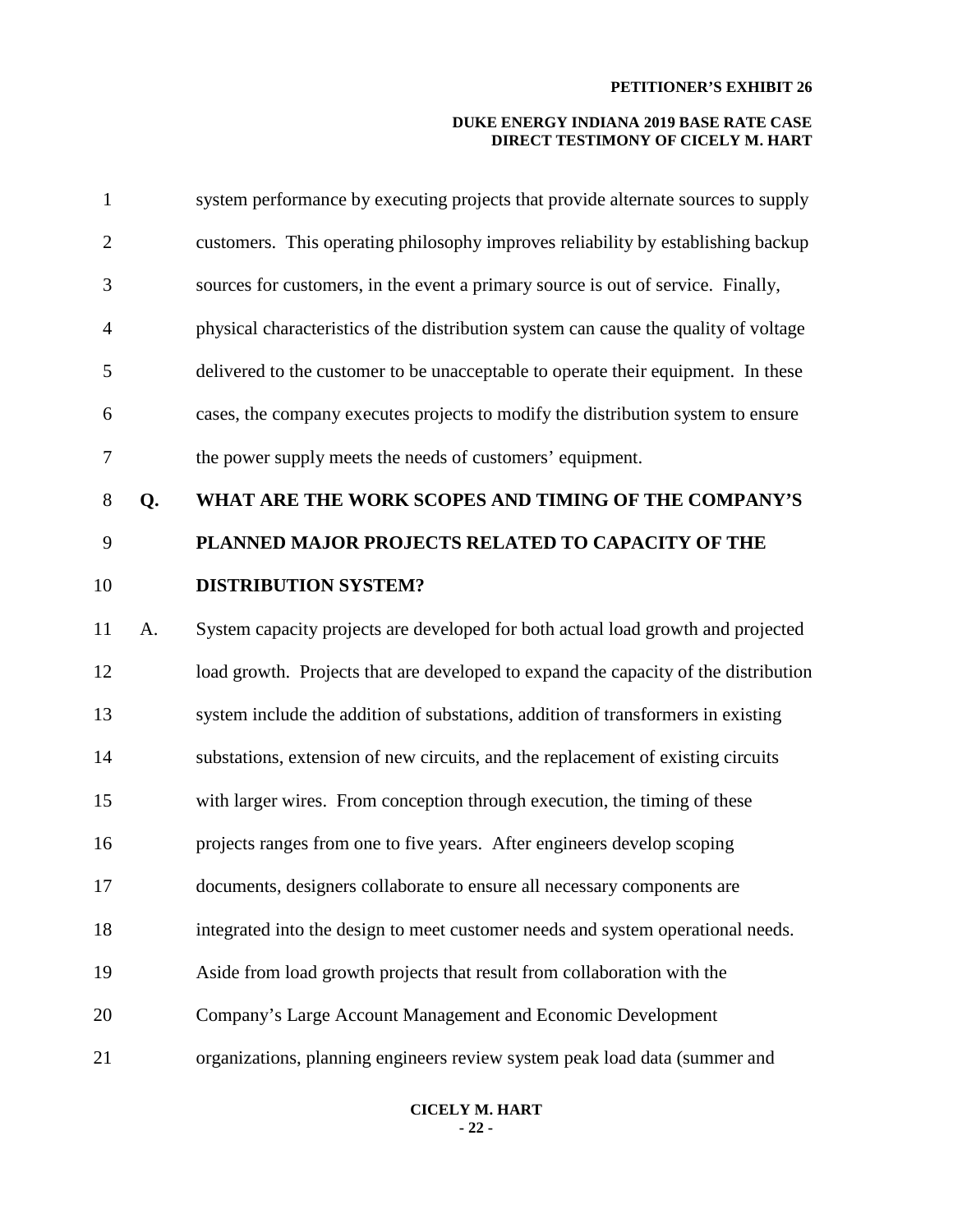#### **DUKE ENERGY INDIANA 2019 BASE RATE CASE DIRECT TESTIMONY OF CICELY M. HART**

| $\mathbf{1}$   |    | winter) looking for overloaded infrastructure/equipment or projected overloading  |
|----------------|----|-----------------------------------------------------------------------------------|
| $\mathbf{2}$   |    | due to impending load growth. Load projections are made using historical data     |
| 3              |    | and growth rates. There are times when large customers do not provide long-term   |
| $\overline{4}$ |    | plans for growth, which drives Duke Energy Indiana's need to execute short-term   |
| 5              |    | projects.                                                                         |
| 6              |    | Capacity projects are initiated with in-service dates that ensure the             |
| 7              |    | necessary capacity will be in service to meet imminent load growth. These         |
| 8              |    | projects usually transition from scope development to completion within 18-24     |
| 9              |    | months. Whereas, longer range projects result from forecasted growth trends.      |
| 10             | Q. | WHAT ARE THE WORK SCOPES AND TIMING OF THE COMPANY'S                              |
| 11             |    | <b>CAPACITY PROJECTS RELATED TO RELIABILITY AND POWER</b>                         |
| 12             |    | <b>QUALITY OF THE DISTRIBUTION SYSTEM?</b>                                        |
| 13             | A. |                                                                                   |
|                |    | Some system capacity projects enable the transfer of customers' supply between    |
| 14             |    | sources; thereby enabling faster restoration of service when a customer's primary |
| 15             |    | source is unavailable. The system voltage must remain at the level necessary to   |
| 16             |    | operate customers' equipment. This can be accomplished by increasing size of      |
| 17             |    | the circuit. Duke Energy Indiana's planning engineers analyze the system for      |
| 18             |    | proper voltage, reliability improvement opportunities, and system protection      |
| 19             |    | conditions resulting from system loading. The system reliability improvement      |
| 20             |    | aspect of the planning engineer's work involves evaluating the system for optimal |

#### **CICELY M. HART - 23 -**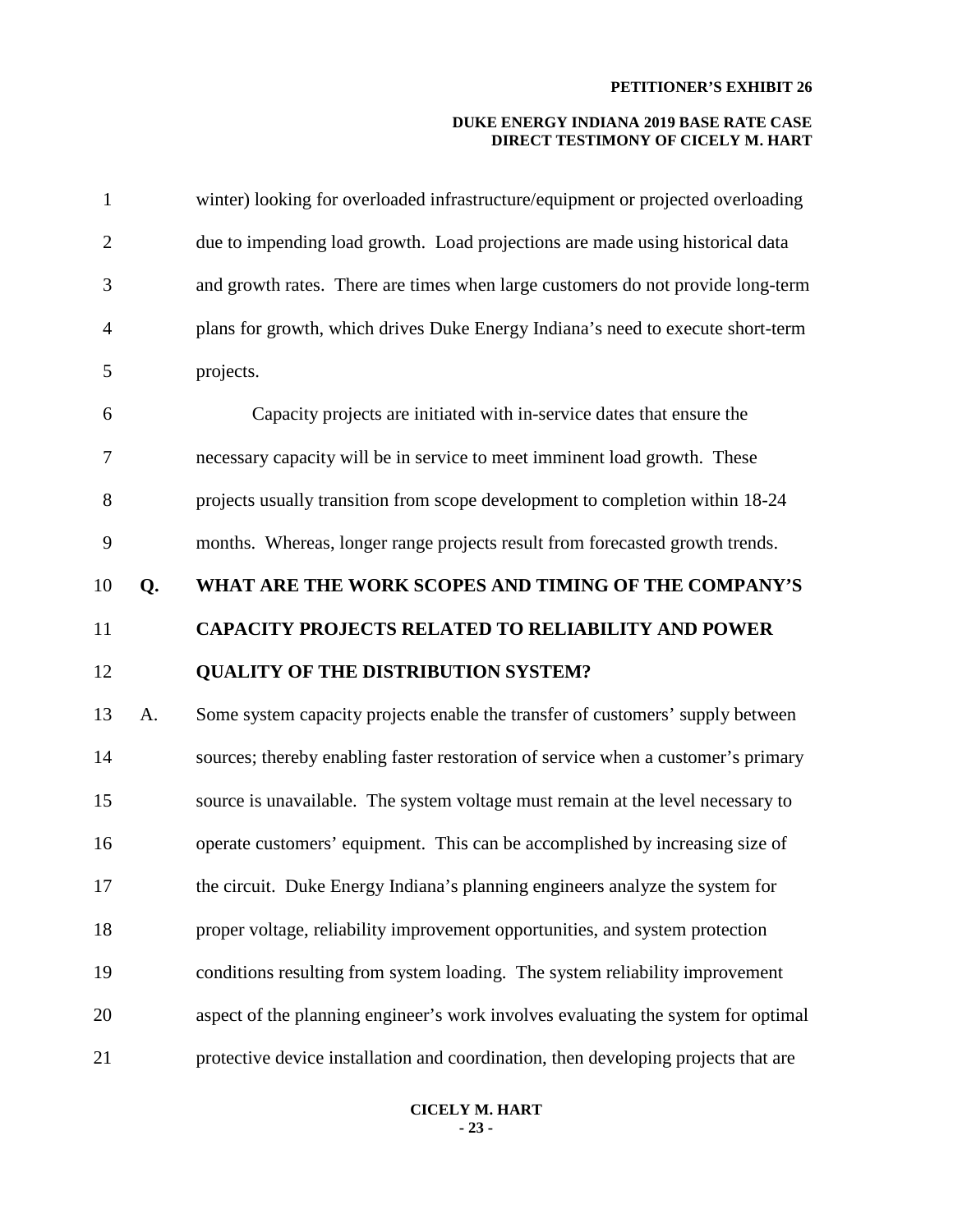| $\mathbf{1}$   |    | designed to improve reliability. If the voltage delivered to the customer is         |
|----------------|----|--------------------------------------------------------------------------------------|
| $\overline{2}$ |    | incapable of operating the customer's equipment, planning engineers develop          |
| 3              |    | projects to mitigate the system issues. These projects include replacing             |
| $\overline{4}$ |    | distribution circuits, transferring load between the three phases of a circuit,      |
| 5              |    | transferring load between circuits, and adding voltage regulation devices.           |
| 6              |    | Considering the customer satisfaction impact, these projects are typically           |
| 7              |    | scheduled to be executed within two years.                                           |
| 8              | Q. | PLEASE EXPLAIN THE FORECASTED INCREASE IN CAPACITY                                   |
| 9              |    | PROJECT EXPENDITURES.                                                                |
| 10             | A. | In 2019 and 2020 the Company will be completing several substation and circuit       |
| 11             |    | upgrades projects. Substation projects include the addition of new substations       |
| 12             |    | and/or the addition of transformers in existing substations. This is necessary to    |
| 13             |    | prevent the overloading of transformers when new customer load is added to the       |
| 14             |    | distribution system. Distribution circuit projects include extending new circuits    |
| 15             |    | or increasing the size of existing circuits. New or larger circuits are necessary to |
| 16             |    | supply new load or prevent the overloading of existing circuits. Table 7 includes    |
| 17             |    | some of the customer addition projects underway in 2019 and currently projected      |
| 18             |    | for 2020.                                                                            |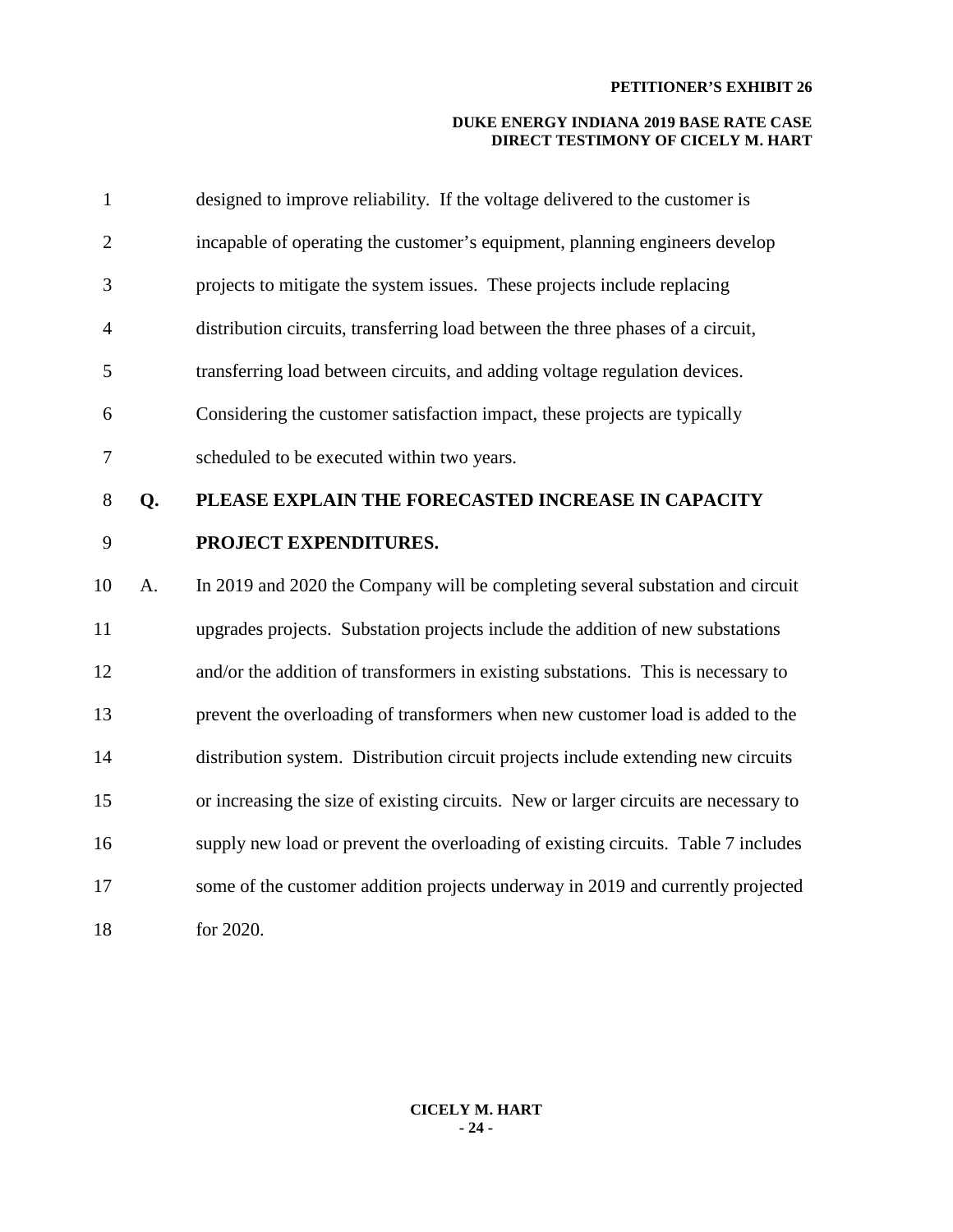#### **DUKE ENERGY INDIANA 2019 BASE RATE CASE DIRECT TESTIMONY OF CICELY M. HART**

# 1 **Table 7**

| <b>2019 Capacity Projects</b>      | <b>2020 Capacity Projects</b>        |
|------------------------------------|--------------------------------------|
| <b>Chatham Hills Development</b>   | Bloomington 11th St                  |
| <b>IU Health Hospital</b>          | Carmel Rohrer Rd 69 Sub Bus Circuit  |
| <b>Grand Park Expansion</b>        | Hoosier Energy Springport 1201       |
| <b>Midwest Poultry Farms</b>       | West Lafayette Cumberland Ave Bank 2 |
| <b>Spelterville Substation</b>     | Westfield Ditch 1291 & 1293          |
| <b>GEICO</b> Expansion             | Westfield Ditch Bk #1 22.4MVA        |
| Med Tech Park, Fishers Field House | Zionsville Turkeyfoot 22.4 MVA Bk 2  |
| Tredegar                           | Dist. OH/UG Line Improvements        |
| <b>KAR</b> International Addition  | West Lafayette 1227 Ln Ext           |
| <b>County Materials</b>            | Zionsville Turkeyfoot 1264-1265      |

#### 2 **Q. HOW DOES THE COMPANY PRIORITIZE ITS CAPACITY PROJECTS?**

|  | To ensure the most viable and cost-efficient distribution projects are funded each |
|--|------------------------------------------------------------------------------------|
|  |                                                                                    |

- 4 year, a project prioritization matrix has been developed. The intent of this matrix
- 5 is to maximize the use of objective data while minimizing subjective data. The

6 matrix uses loading criteria and reliability data for an overall project ranking.

- 7 The following considerations are used in determining project priority:
- 8 Percent Loading of Transformer
- 9 Percent Loading of Feeder
- 10 Estimated Unserved Load
- 11 Growth Rate
- 12 Other factors such as regulatory requirements and management discretion are also
- 13 considered on a case-by-case basis.

#### **CICELY M. HART - 25 -**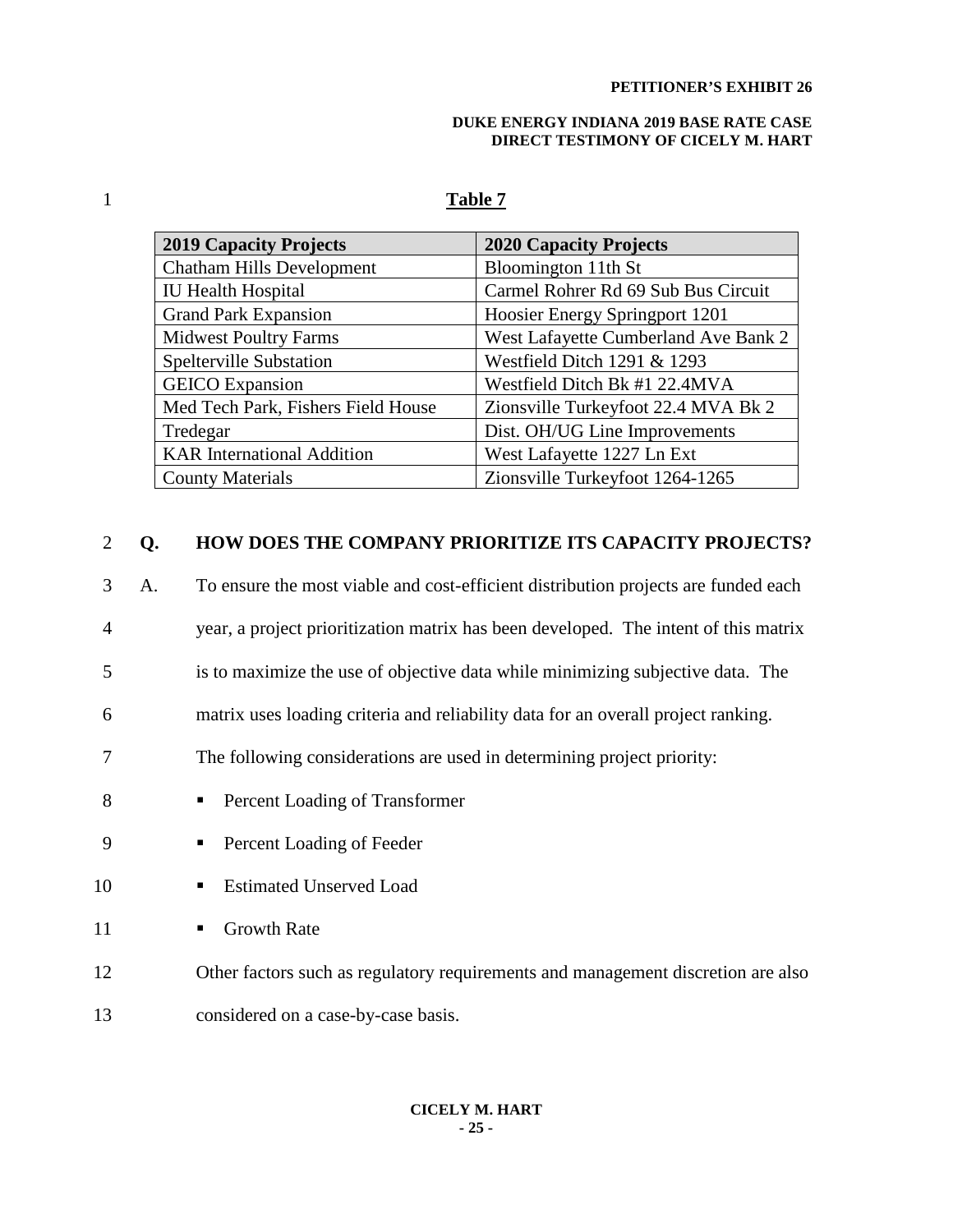#### **DUKE ENERGY INDIANA 2019 BASE RATE CASE DIRECT TESTIMONY OF CICELY M. HART**

# 1 **Q. WHAT ARE THE BENEFITS OF THE PLANNED CAPACITY**

# 2 **PROJECTS?**

3 A. Capacity projects can benefit both the ability to supply load and the quality of the 4 supply. As it relates to system capacity, these projects provide the ability to 5 supply new load. If projects that are designed to supply new load are not 6 completed, we may not be able to supply new customers. In some cases, capacity 7 projects provide a secondary supply to existing load. Secondary supplies provide 8 backup sources for customers. These backup sources enable load transfers for 9 maintenance purposes and expedite restoration during system faults. Finally, 10 capacity projects could be designed to eliminate power quality issues caused by 11 low voltage. Eliminating low system voltage permits customers' equipment to 12 operate as designed.

# 13 **Q. ARE THERE ANY ALTERNATIVES TO THE COMPANY'S CAPACITY**  14 **PROJECTS?**

15 A. Capacity projects must be completed to supply customer load and ensure the 16 quality of serve is acceptable. These projects provide the ability to supply new 17 load. If projects that are designed to supply new load are not completed, the 18 Company might not be able to supply new customers. If capacity projects that are 19 designed to provide a secondary supply to existing load are delayed, the Company 20 might not be able to transfer load to another source for maintenance purposes. 21 Failure to completes these projects could also increase the time needed to restore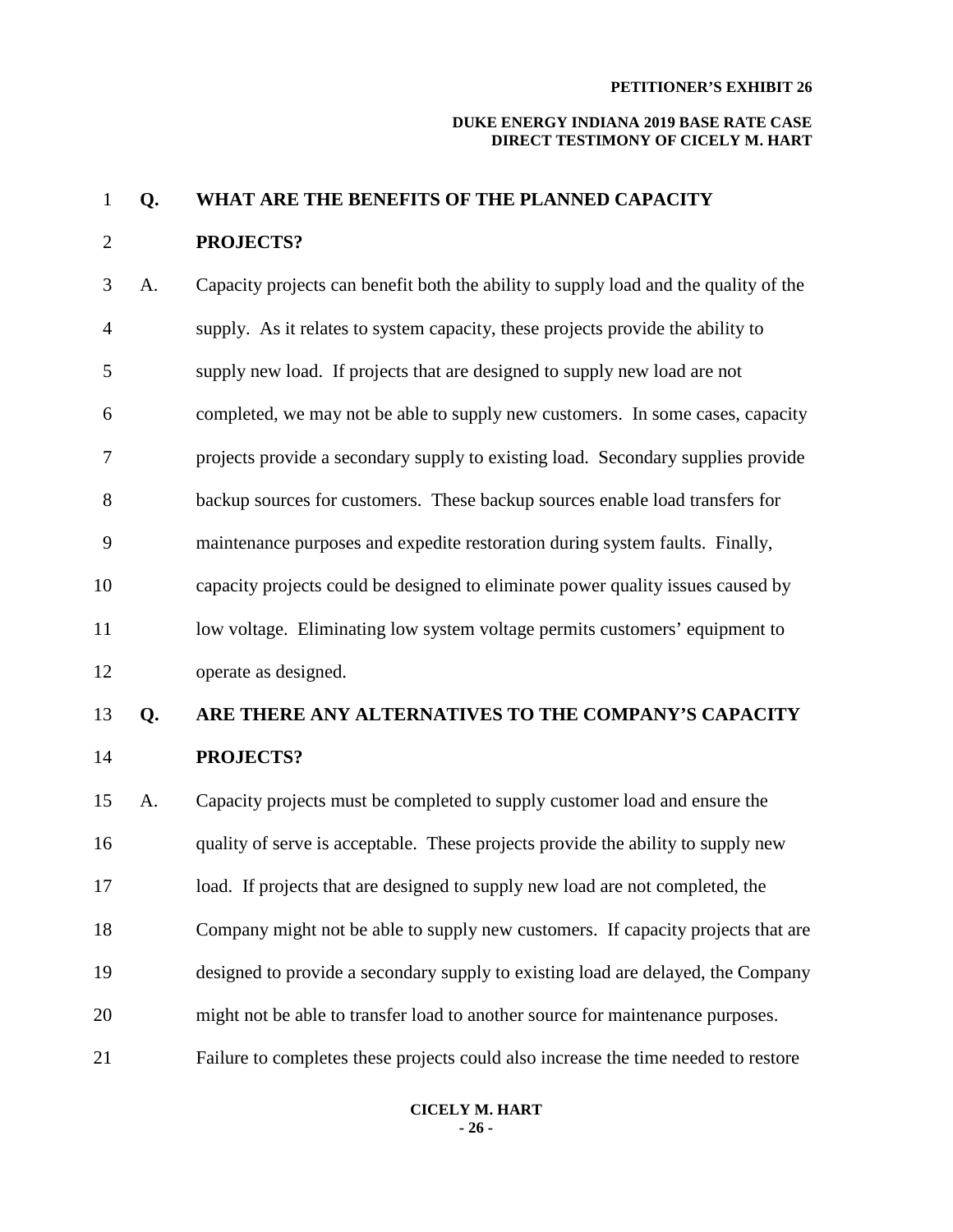| $\mathbf{1}$   |    | service during system faults. If capacity projects that are designed to eliminate  |
|----------------|----|------------------------------------------------------------------------------------|
| $\overline{2}$ |    | power quality issues are not completed, customers could experience low voltage     |
| 3              |    | that possibly disables their equipment. During the project scoping phase, planning |
| 4              |    | engineers vet alternatives. They seek to resolve system capacity and reliability   |
| 5              |    | concerns by implementing the most viable, cost-efficient solutions. Generally,     |
| 6              |    | alternative solutions are either impractical, less economical, or both.            |
| 7              |    | <b>E.</b> New Customer Expansion                                                   |
| 8              | Q. | PLEASE EXPLAIN THE TYPE OF PROJECTS THAT ARE CLASSIFIED                            |
| 9              |    | AS NEW CUSTOMER EXPANSION?                                                         |
| 10             | A. | Customer expansion projects for Duke Energy Indiana can be separated into 4        |
| 11             |    | basic categories:                                                                  |
| 12             |    | 1) Extensions of the Duke distribution system to serve an individual               |
| 13             |    | residential single-family home.                                                    |
| 14             |    | 2) Extensions of the Duke distribution system to serve subdivisions or             |
| 15             |    | multi-family buildings.                                                            |
| 16             |    | 3) Extension of the Duke distribution system to serve Commercial or                |
| 17             |    | Industrial businesses or companies.                                                |
| 18             |    | 4) Customer-requested relocations of existing Duke distribution facilities         |
| 19             |    | to accommodate new customer facilities on a lot/parcel.                            |
| 20             | Q. | WHAT IS THE WORK SCOPE AND TIMING OF THESE PROJECTS                                |
| 21             |    | RELATED TO THE DISTRIBUTION SYSTEM?                                                |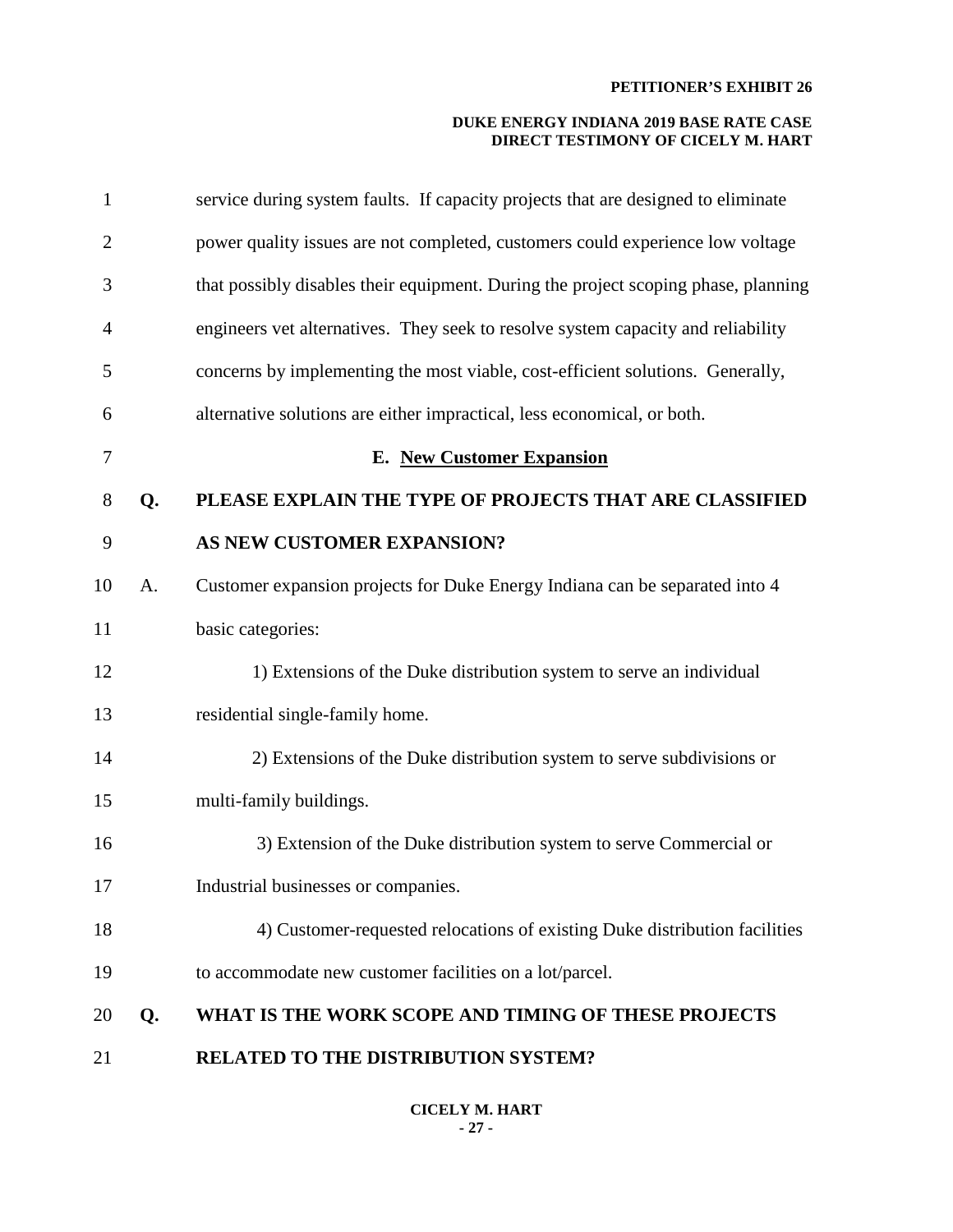| $\mathbf 1$    | A. | The scope and timing for a customer expansion project is driven by the customers      |
|----------------|----|---------------------------------------------------------------------------------------|
| $\mathbf{2}$   |    | projected load requirements, the existing Duke distribution system nearest the        |
| 3              |    | project, and the customers requested in service dates.                                |
| $\overline{4}$ |    | For residential single-family homes, the scope is typically the extension of          |
| 5              |    | overhead or underground primary conductors, poles, with the installation of a         |
| 6              |    | single-phase transformer. These projects typically take 2 to 3 months to              |
| $\tau$         |    | complete, depending on complexity of the line extension.                              |
| 8              |    | The scope of a subdivision project typically includes an extension of                 |
| 9              |    | overhead primary distribution conductors and poles to get to the subdivision          |
| 10             |    | entrance. From there it includes the extension of underground primary                 |
| 11             |    | conductors, pad-mounted transformer and sectionalizing module installations,          |
| 12             |    | secondary conductors, and service lateral installations. Depending on the number      |
| 13             |    | of lots in the subdivision, there could be a need for multiple distribution phases to |
| 14             |    | be extended throughout the development. Timing for the average typical                |
| 15             |    | subdivision today is around 4 months.                                                 |
| 16             |    | Commercial and Industrial project scope is driven by customer load more               |
| 17             |    | so than your typical residential installations. The customers' load requirements or   |
| 18             |    | requests could lead to the installation of a customer substation and/or primary       |
| 19             |    | distribution service. Large commercial developments also requiring capacity and       |
| 20             |    | planning discussions and typically involve extensions or upsizing of the existing     |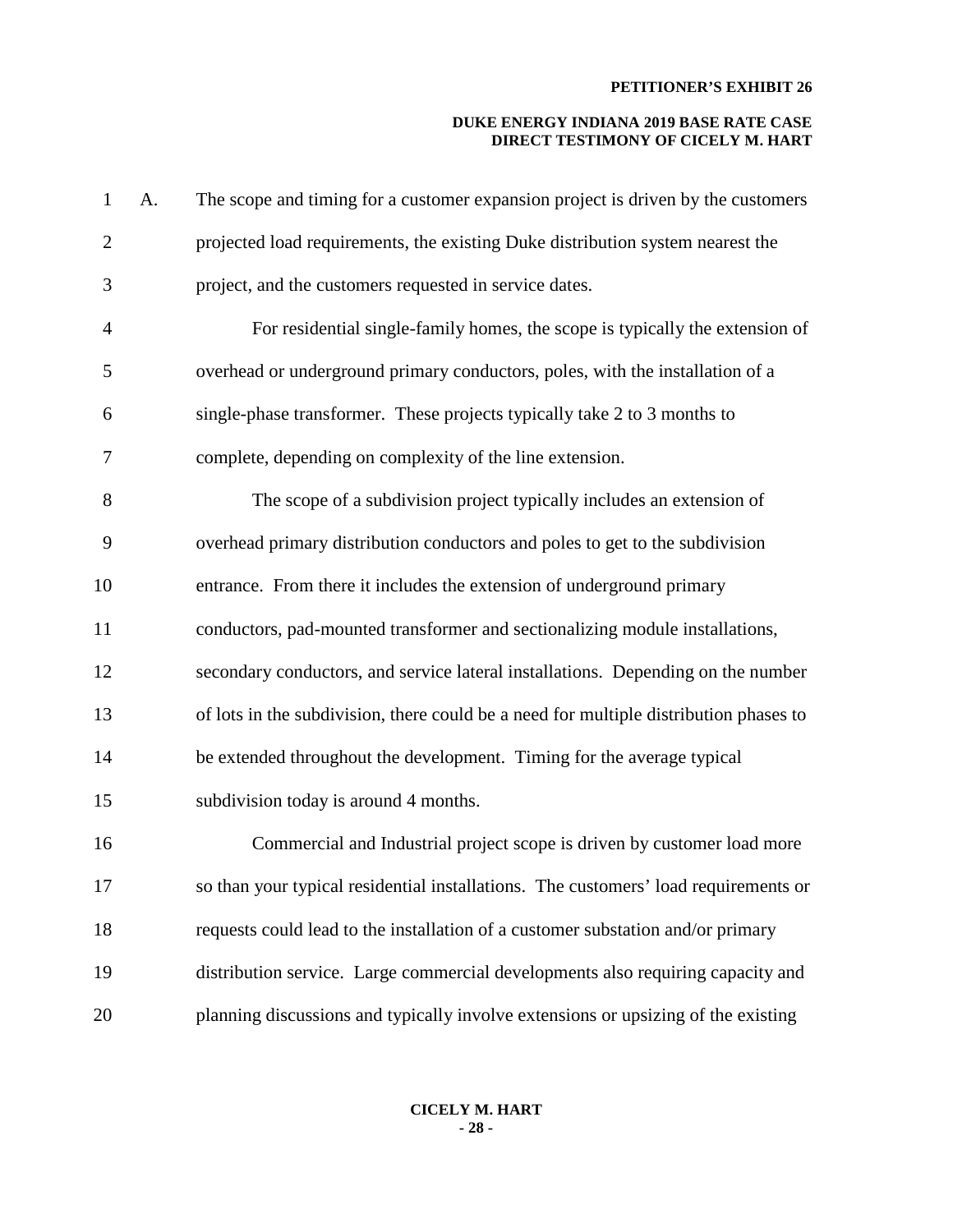| $\mathbf{1}$   |    | distribution system. Once plans are finalized, these projects could take 12 months  |
|----------------|----|-------------------------------------------------------------------------------------|
| $\overline{2}$ |    | or more to complete based on the complexity of the development                      |
| 3              |    | Customer-requested relocation project scopes are driven by the length of            |
| $\overline{4}$ |    | the distribution system that needs relocated and the distribution feeder routing.   |
| 5              |    | These projects can require the interconnection of multiple distribution feeders,    |
| 6              |    | and the upgrading of existing feeder conductors to handle load growth/swap to the   |
| $\tau$         |    | feeder. These projects require completion prior to the customer being able to start |
| 8              |    | construction and the timing varies greatly depending on the size of the customer's  |
| 9              |    | development.                                                                        |
| 10             | Q. | HOW DOES THE COMPANY PRIORITIZE ITS NEW CUSTOMER                                    |
| 11             |    | <b>EXPANSION PROJECTS?</b>                                                          |
| 12             | A. | Duke Energy Indiana works with its customers to prioritize new customer             |
| 13             |    | expansion projects based on the customers requested need and timing.                |
| 14             |    | F. Grid Improvement Projects                                                        |
| 15             | Q. | PLEASE SUMMARIZE THE COMPANY'S GRID IMPROVEMENT                                     |
| 16             |    | PROJECTS REFLECTED IN THE CAPITAL FORECAST PERIOD AND                               |
| 17             |    | TEST YEAR OPERATING COSTS.                                                          |
| 18             | A. | Duke Energy Indiana's grid improvement projects comprise two major                  |
| 19             |    | components: Self-Optimizing Grid and Targeted Undergrounding. As explained          |
| 20             |    | in more detail later in my testimony, the Self-Optimizing Grid project will utilize |
| 21             |    | advanced technology to redesign key portions of the distribution system and         |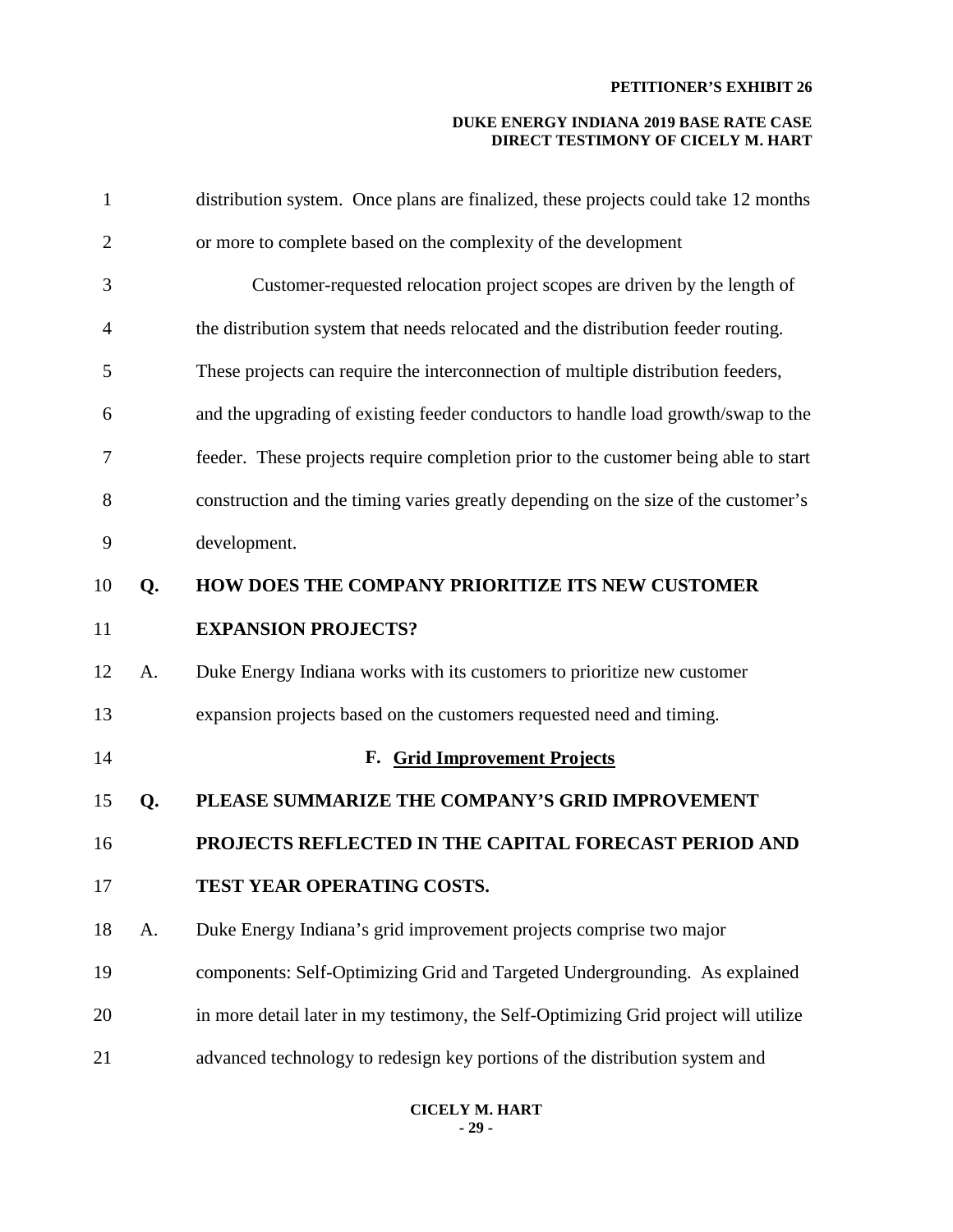| $\mathbf{1}$   |    | transform it into a dynamic self-healing network that can detect and isolate issues |
|----------------|----|-------------------------------------------------------------------------------------|
| $\overline{2}$ |    | and limit the impact to customers. Targeted Undergrounding is the name for a        |
| 3              |    | program whereby Duke Energy Indiana will strategically identify outage prone        |
| 4              |    | overhead power line sections and relocate them underground.                         |
| 5              | Q. | WHAT ARE THE DRIVERS OF THE COMPANY'S GRID                                          |
| 6              |    | <b>IMPROVEMENT PROJECTS?</b>                                                        |
| 7              | A. | Duke Energy Indiana's electrical network contains an extensive amount of            |
| 8              |    | overhead distribution lines. These lines contain both backbone feeder conductors,   |
| 9              |    | which carry power from electrical substations to neighborhoods, and tap lines that  |
| 10             |    | distribute power throughout those neighborhoods. As customers expect more           |
| 11             |    | from the Company, it must invest in the grid to provide ever-improving service      |
| 12             |    | and maintain a reliable distribution system. To meet these expectations, Duke       |
| 13             |    | Energy Indiana is utilizing technology that supports faster restoration to optimize |
| 14             |    | the total customer experience and transform the grid to prepare it for the energy   |
| 15             |    | opportunities that lie ahead. Duke Energy Indiana is also selecting a subset of     |
| 16             |    | these smaller overhead lines to implement targeted undergrounding.                  |
| 17             | Q. | PLEASE EXPLAIN WHAT A SELF-OPTIMIZING GRID IS AND WHY IT                            |
| 18             |    | IS NEEDED.                                                                          |
| 19             | A. | The Self-Optimizing Grid, also known as the "smart-thinking grid," utilizes         |
| 20             |    | advanced technology to redesign key portions of the distribution system and         |
| 21             |    | transform it into a dynamic self-healing network that can detect and isolate issues |
|                |    |                                                                                     |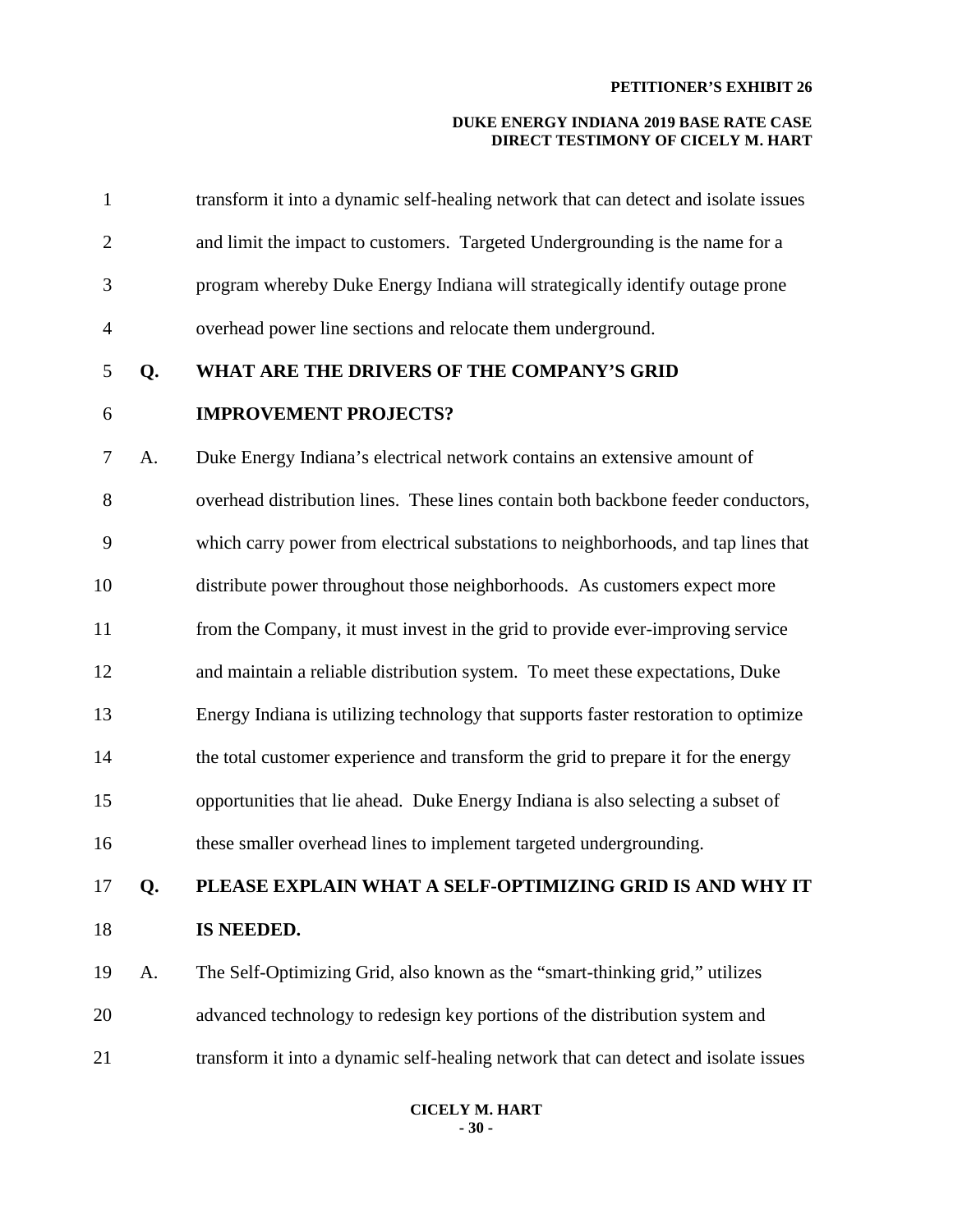#### **DUKE ENERGY INDIANA 2019 BASE RATE CASE DIRECT TESTIMONY OF CICELY M. HART**

1 and limit the impact to customers, by finding the most efficient real-time solution 2 to restore power.

3 Today the Company's system is constructed for one-way power flow in a 4 radial design with limited ability to integrate renewable energy. Self-optimizing 5 technology can reduce outage impacts on customers and provide the foundation 6 for the two-way power flows needed to support more rooftop solar, battery 7 storage, electric vehicles and microgrids - technologies that will increasingly 8 power the lives of customers. Self-Optimizing Grid bears a relationship and 9 complements the Company's investments in self-healing "teams" included in its 10 TDSIC Plan; however, this is an even more integrated and "real time" response 11 that represents the next level of "smart" operation. Self-Optimizing Grid 12 investments seek to: 1) Increase system "connectivity" by building more circuit 13 ties that allow for more flexibility in restoration options. By tying more circuits 14 together, the system will shift from a radial design to more of a "spider web" 15 design. 2) Increase "capacity" by installing larger wires, transformers and system 16 banks to be able to handle dynamic switching and increased two-way power flow 17 from adjacent circuits and renewable generation. 3) Increase "control" through 18 additional system automation and intelligence. Increased automation and 19 intelligence is becoming a necessary requirement to manage an increasingly 20 dynamic system. Please see Petitioner's Exhibit 26-A (CMH) for a schematic of 21 self-optimizing grid.

#### **CICELY M. HART - 31 -**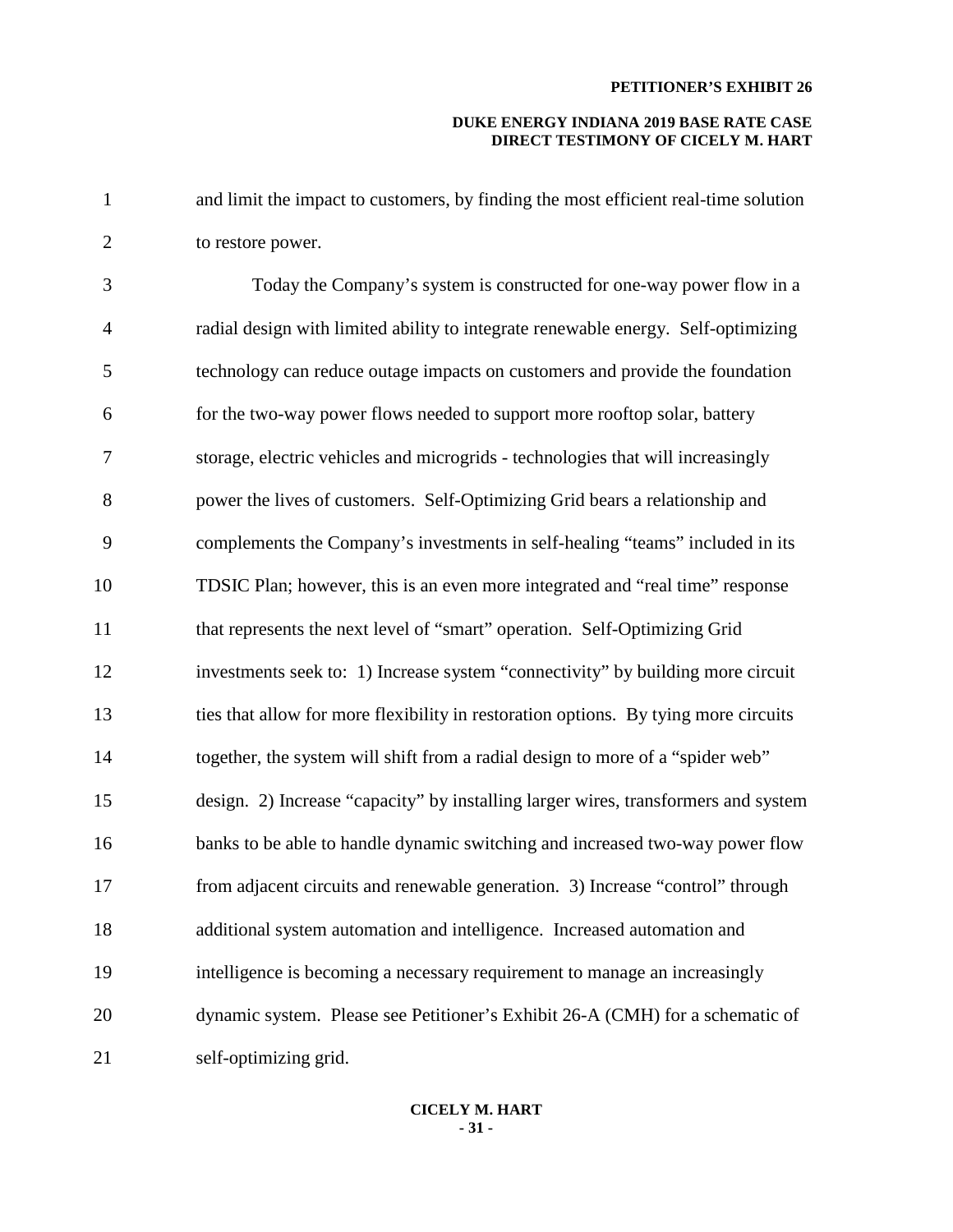#### **DUKE ENERGY INDIANA 2019 BASE RATE CASE DIRECT TESTIMONY OF CICELY M. HART**

# 1 **Q. WHAT ARE THE BENEFITS OF THE SELF-OPTIMIZING GRID** 2 **PROJECT?**

- 3 A. With increased connectivity, capacity, and control, the Company will have an 4 increasingly more resilient system with greater flexibility in restoring and 5 preventing outages. Instead of having circuit pairs that can back each other up, 6 the network allows for multiple options to re-energize circuit segments. With a
- 7 fully functional self-optimizing grid, a majority of Duke Energy Indiana's
- 8 customers will benefit from a decrease in sustained outages.

# 9 **Q. WHAT ARE THE EXPECTED COSTS OF THE SELF-OPTIMIZING**  10 **GRID PROJECT?**

- 11 A. During the next couple of years, Duke Energy Indiana plans a small roll-out of 12 this functionality, with budgets of \$7.0 million in 2019 and \$8.0 million in 2020,
- 13 for this program. This represents approximately 100 reclosers per year.

# 14 **Q. PLEASE EXPLAIN WHAT TARGETED UNDERGROUNDING IS AND**

- 15 **WHY IT IS NEEDED.**
- 16 A. Using the Targeted Undergrounding, Duke Energy Indiana will strategically
- 17 identify outage-prone overhead power line sections and relocate them
- 18 underground in an effort to harden the system against severe weather and reduce
- 19 the impact of vegetation related power quality issues, thereby increasing overall
- 20 reliability. Underground installations carry less exposure to environmental factors
- 21 that often cause electrical faults. The locations will be selected based on an

#### **CICELY M. HART - 32 -**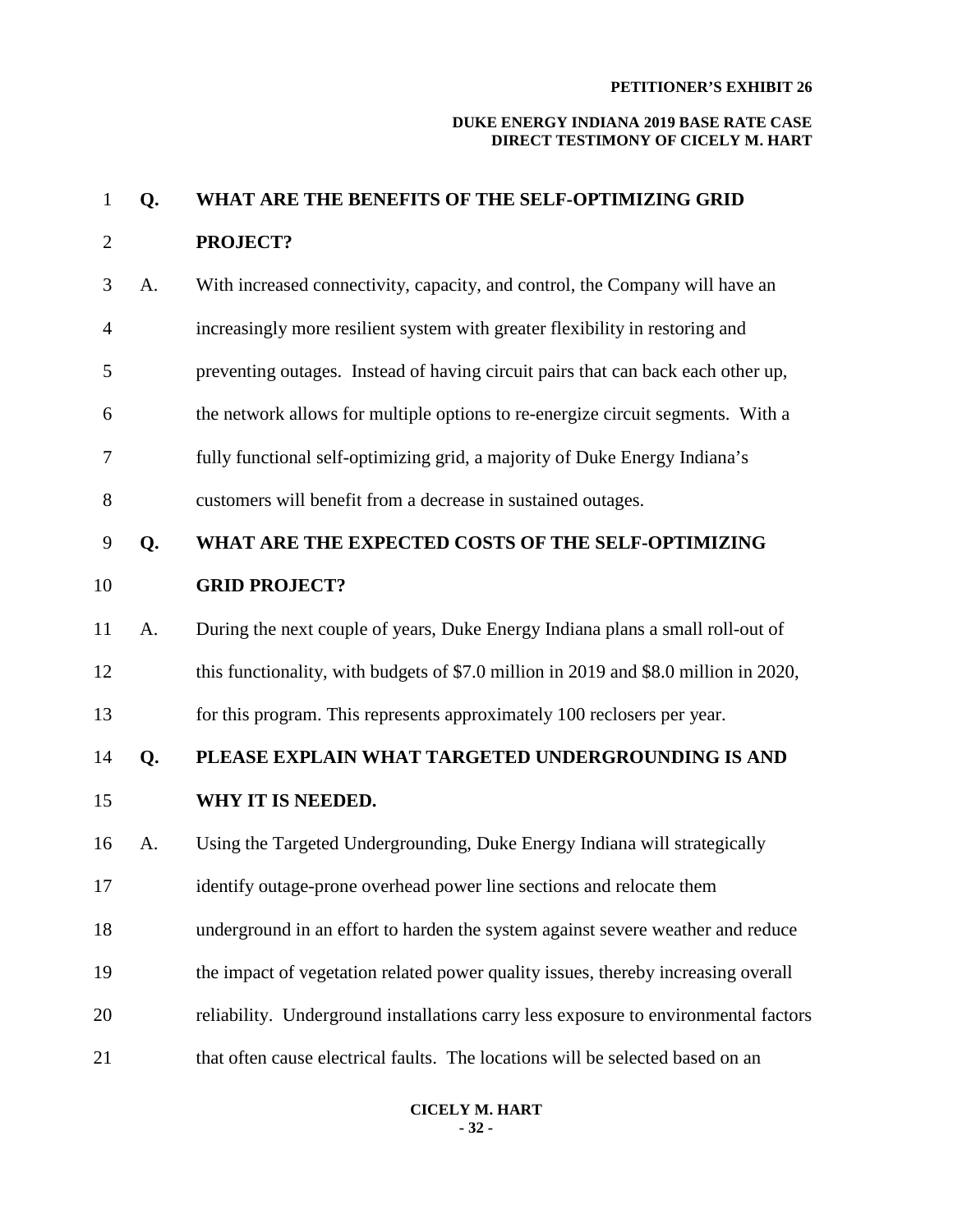| $\mathbf{1}$   |    | evaluation of the following: operational performance, costs (average outage            |
|----------------|----|----------------------------------------------------------------------------------------|
| $\overline{2}$ |    | costs), construction designs that are inconsistent with the Company's current          |
| 3              |    | standards, and age of the assets. Part of the selection process will be to identify    |
| $\overline{4}$ |    | circuit segments using Duke Energy Indiana's outage history records, specifically      |
| 5              |    | looking for repeat outage areas. Once located, engineers will overlay this             |
| 6              |    | information with where vegetation management is most costly and where the              |
| 7              |    | Company has limited access for its trucks, which drives up restoration costs,          |
| 8              |    | outage duration, and increases employee risks. Targeted Undergrounding will            |
| 9              |    | also be used to address infrastructure that is nearing its end of design life. Instead |
| 10             |    | of rebuilding the system with "like for like," this program proposes to uplift         |
| 11             |    | facilities, bringing them up to current standards, many of which address reliability   |
| 12             |    | gaps. Please see Petitioner's Exhibit 26-B (CMH) for more on targeted                  |
| 13             |    | undergrounding.                                                                        |
| 14             | Q. | WHAT ARE THE BENEFITS OF THE PLANNED TARGETED                                          |
| 15             |    | <b>UNDERGROUND PROJECTS?</b>                                                           |
| 16             | A. | Undergrounding overhead tap lines may reduce the frequency and duration of             |
| 17             |    | outages for Duke Energy Indiana customers, especially in areas that historically       |
| 18             |    | see the most damage in major storms. Restoration in other areas can be                 |
| 19             |    | accomplished faster due to the material reduction in outage events for these           |
| 20             |    | outlier segments of overhead facilities. Faster restoration means life returns to      |
| 21             |    | normal more quickly for Duke Energy Indiana's customers, decreasing the                |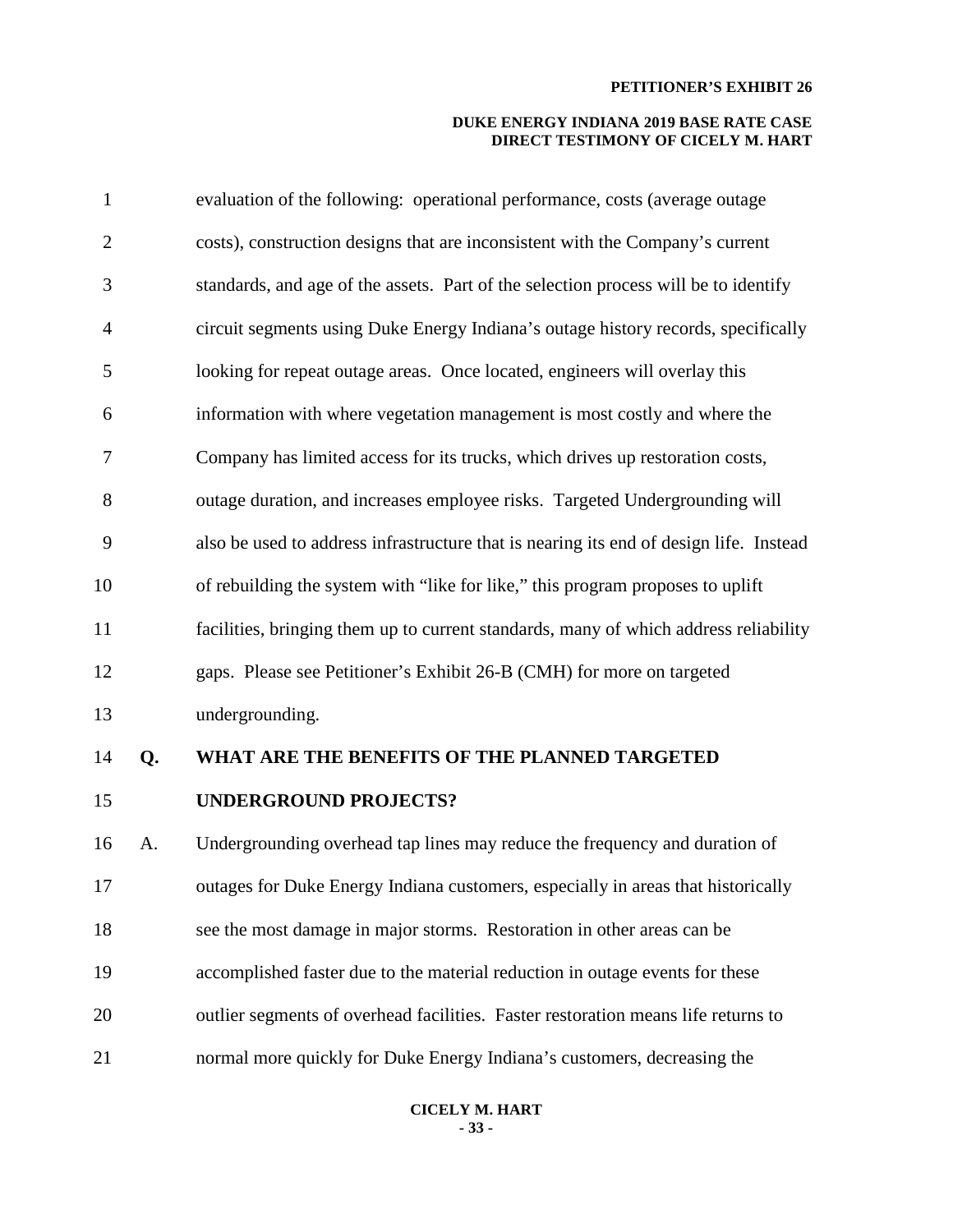| $\mathbf{1}$   |    | economic impact major storms can have. This program also allows for vegetation       |
|----------------|----|--------------------------------------------------------------------------------------|
| $\overline{2}$ |    | management resources to be reallocated to benefit more customers.                    |
| 3              |    | It's important to note that this is not a full undergrounding effort, as             |
| $\overline{4}$ |    | undergrounding distribution and transmission lines can be very costly and may        |
| 5              |    | also require longer outages to repair when they fail. This is a very targeted        |
| 6              |    | program that addresses problem areas only.                                           |
| 7              | Q. | WHAT ARE THE EXPECTED COSTS OF THE TARGETED                                          |
| 8              |    | <b>UNDERGROUND PROJECT?</b>                                                          |
| 9              | A. | During the next couple of years, Duke Energy Indiana plans a small roll-out of       |
| 10             |    | this project. Duke Energy Indiana has budgeted \$2.5 million in 2019 and \$5         |
| 11             |    | million in 2020, for this program.                                                   |
| 12             | Q. | IN SUMMARY, WHY ARE THE GRID IMPROVEMENT PROJECTS                                    |
| 13             |    | NECESSARY?                                                                           |
| 14             | A. | Duke Energy Indiana is committed to providing safe and reliable service to our       |
| 15             |    | customers. Continually improving operations and making investments that              |
| 16             |    | improve reliability, avoid outages, and reduce restoration times are central to this |
| 17             |    | commitment. Further, as customer energy needs evolve, a smart thinking grid          |
| 18             |    | that can communicate and provide information to Duke Energy Indiana and its          |
| 19             |    | customers and automatically react to grid events is essential. Duke Energy           |
| 20             |    | Indiana engages in a plan of continuous improvement of its distribution grid and     |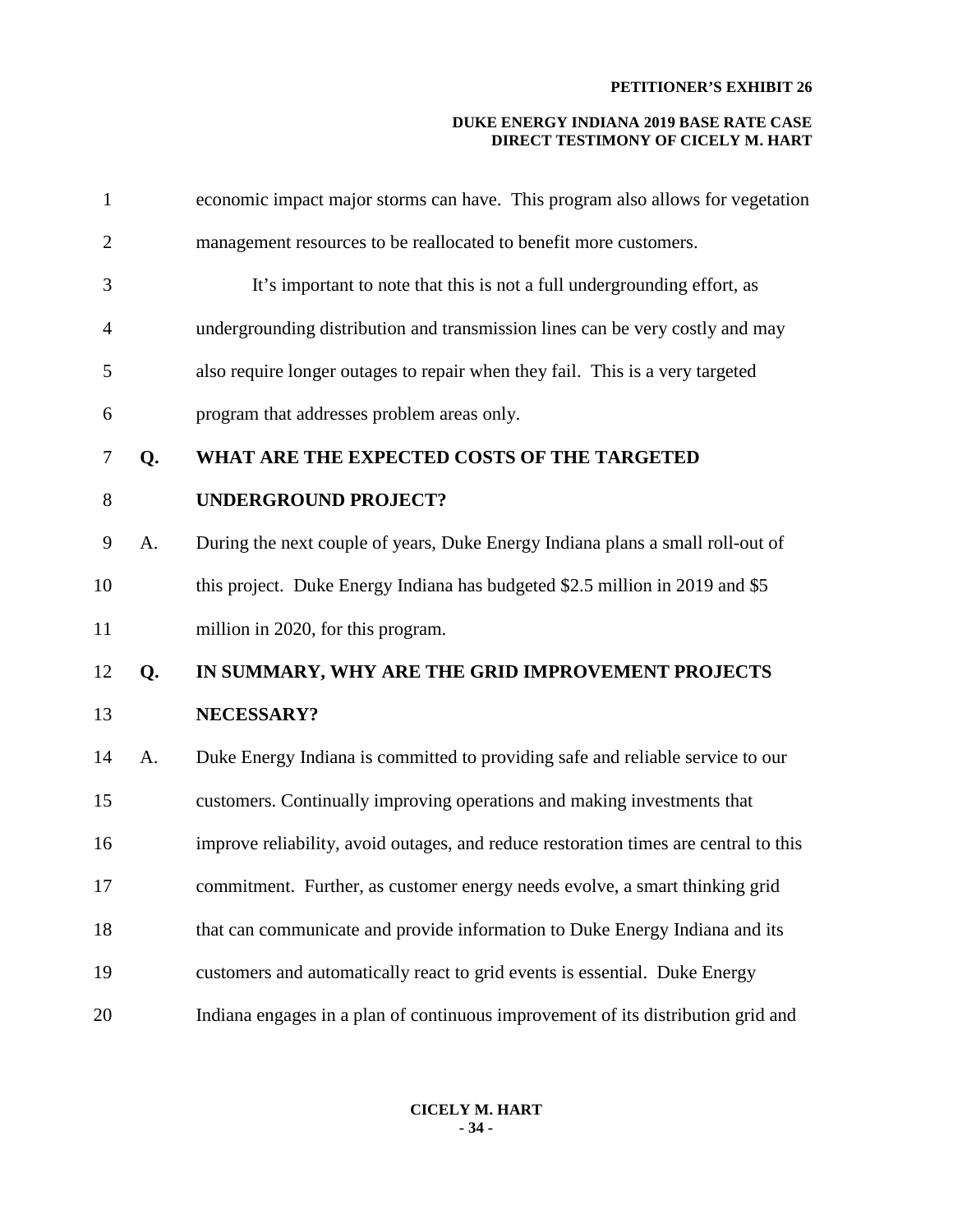#### **DUKE ENERGY INDIANA 2019 BASE RATE CASE DIRECT TESTIMONY OF CICELY M. HART**

| $\mathbf{1}$   |    | these programs represent two vital additions to the Company's efforts to provide   |
|----------------|----|------------------------------------------------------------------------------------|
| $\overline{2}$ |    | safe, reliable, and affordable service to customers.                               |
| 3              |    | V. STORM RESTORATION COSTS                                                         |
| $\overline{4}$ | Q. | DOES DUKE ENERGY INDIANA CLASSIFY STORMS?                                          |
| 5              | A. | Yes. Duke Energy Indiana has four classifications, or severity levels, used to     |
| 6              |    | determine the level of activation and support personnel required for a storm or    |
| $\tau$         |    | natural disaster; Level 0 is the least severe and Level 3, the most severe.        |
| $8\,$          | Q. | PLEASE PROVIDE A BRIEF DESCRIPTION OF EACH LEVEL.                                  |
| 9              | A. | Level 0 (non-declared): Storms or events that affect or could affect only one part |
| 10             |    | of the service territory with minor isolated damage. Restoration is normally       |
| 11             |    | accomplished by the affected area's resources without outside assistance and       |
| 12             |    | typically within 6 hours.                                                          |
| 13             |    | Level 1: Storms or events with minor damage affecting one or a few Operations      |
| 14             |    | areas. Restoration is normally accomplished by the affected area's resources       |
| 15             |    | without outside assistance and typically between 6-12 hours.                       |
| 16             |    | Level 2: Storms or events causing damage to one or several Operations              |
| 17             |    | areas. Restoration efforts require the movement of line resources, including       |
| 18             |    | possible off-system contractors, to the affected areas. Restoration will typically |
| 19             |    | take between 12 and 24 hours.                                                      |
| 20             |    | Level 3: Storms or events producing extensive damage to the service                |
| 21             |    | territory. Restoration efforts require management of large compliments of off-     |

#### **CICELY M. HART - 35 -**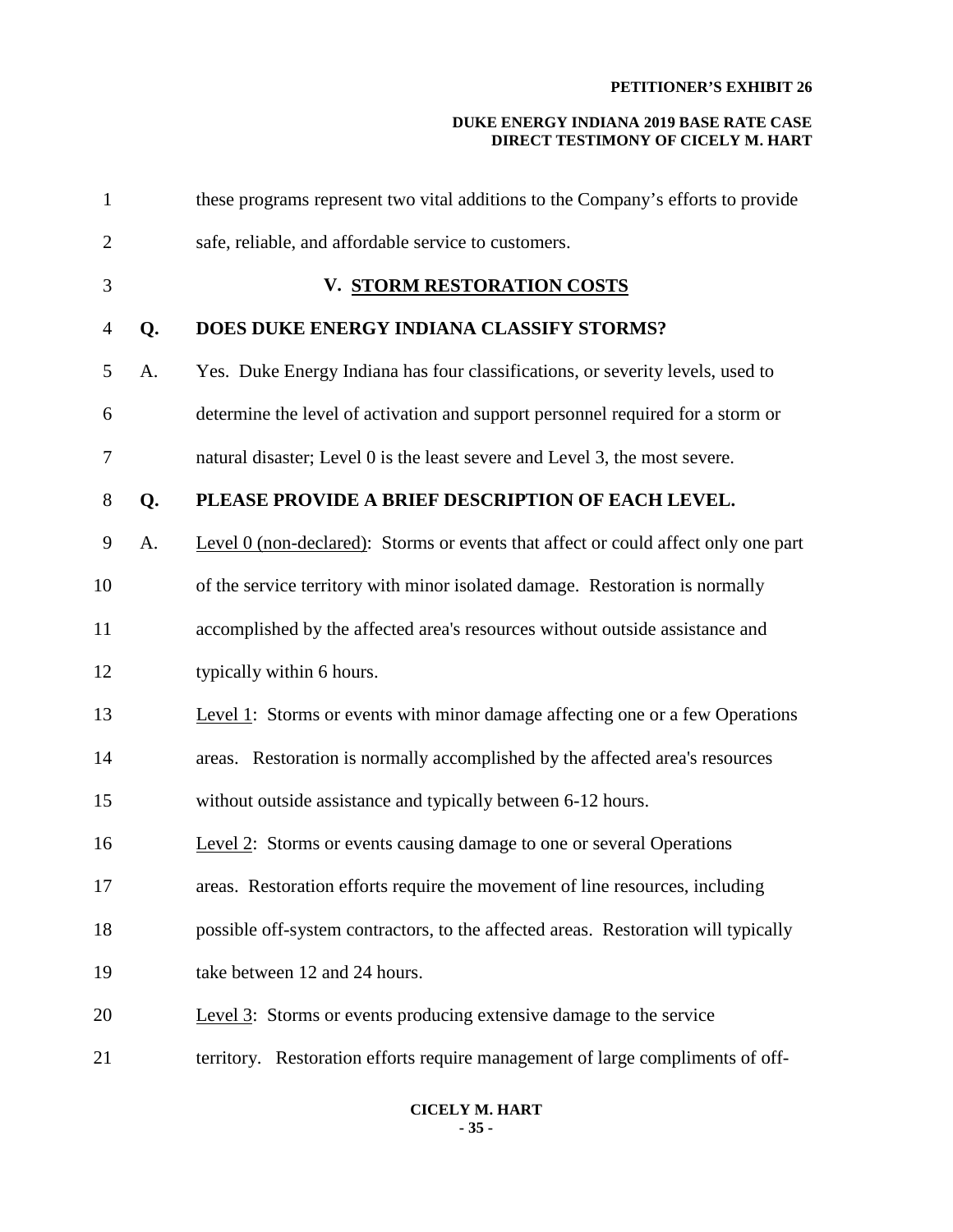#### **DUKE ENERGY INDIANA 2019 BASE RATE CASE DIRECT TESTIMONY OF CICELY M. HART**

- 1 system crews, as well as extensive materials, logistics, and engineering support.
- 2 Restoration will take more than 24 hours.

# 3 **Q. HOW OFTEN DOES DUKE ENERGY INDIANA EXPERIENCE LEVEL 1,**

- 4 **2 AND 3 STORMS?**
- 5 A. The table below summarizes storm activity since 2014.
- 6 **Table 8**

# **Storm Level 2014 2015 2016 2017 2018 2019 (through June 9th) Level 1**  $\begin{array}{c|c|c|c|c|c|c|c|c} \n10 & 10 & 2 & 6 & 3 & 10 & 3 \n\end{array}$ **Level 2** 0 4 10 11 4 4 **Level 3** | 1 | 0 | 1 | 1 | 3 | 0 **Number of MEDs** 5 6 4 10 7 5

# 7 **Q. HOW DOES DUKE ENERGY INDIANA DETERMINE IF A STORM**

# 8 **QUALIFIES AS A MED STORM?**

9 A. A Major Event Day ("MED") is defined by IEEE 1366 as a day in which the daily

- 10 system SAIDI exceeds an MED threshold value (calculated from a 5-year average
- 11 daily SAIDI). MEDs should be analyzed and reported separately.
- 12 **Q. WHAT LEVEL OF ANNUAL O&M EXPENSE HAS DUKE ENERGY**

# 13 **INDIANA INCLUDED IN ITS 2020 FORECAST FOR MED STORMS?**

- 14 A. Our annual O&M budget for MED Storm expense is \$10.0 million, but our actual
- 15 expenditures will vary year to year based on the actual number of MED storms
- 16 and the types of restoration required. Over the past 5 years (2014-2018) our MED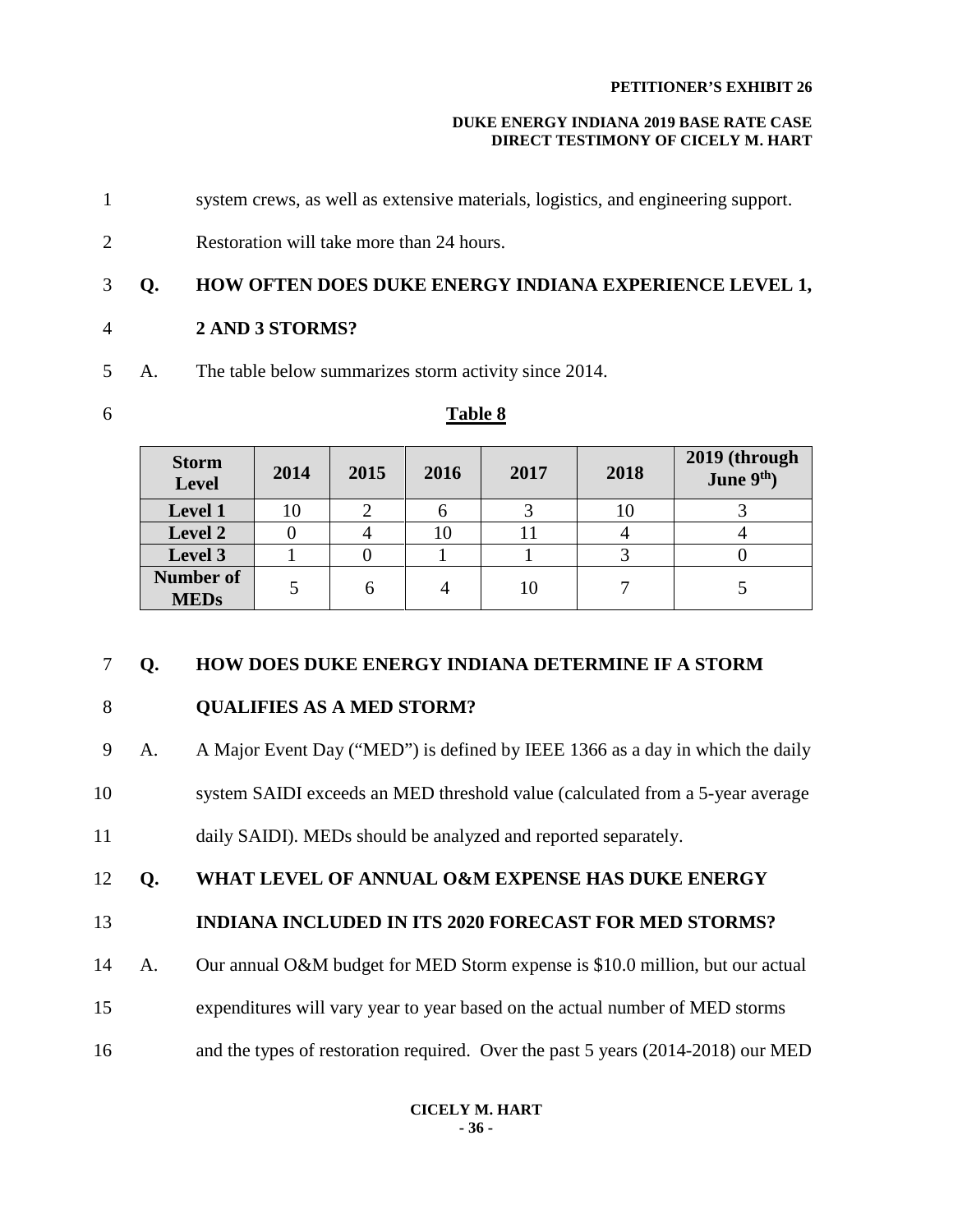#### **DUKE ENERGY INDIANA 2019 BASE RATE CASE DIRECT TESTIMONY OF CICELY M. HART**

1 storm expenses were as follows (\$ in Millions):

| Year                  | <b>Distribution</b> | <b>Transmission</b> | <b>Total</b> |
|-----------------------|---------------------|---------------------|--------------|
| 2014                  | \$5.2               | \$1.3               | \$6.5        |
| 2015                  | \$6.8               | \$.4                | \$7.2        |
| 2016                  | \$12.1              | \$.7                | \$12.8       |
| 2017                  | \$14.8              | \$.8                | \$15.6       |
| 2018                  | \$20.9              | \$.5                | \$21.4       |
| <b>5 Year Average</b> | \$12.0              | \$.7                | \$12.7       |

## 2 **Table 9**

3 Based upon the trend in rising storm costs and the variability and unpredictability 4 of annual MED storm level amounts, Duke Energy Indiana believes it is 5 appropriate to establish an MED storm level amount in base rates and then 6 establish a reserve for any amounts below or above that level. 7 **VI. CONCLUSION** 8 **Q. WERE PETITIONER'S EXHIBITS 26-A (CMH) AND 26-B (CMH)**  9 **PREPARED BY YOU OR UNDER YOUR DIRECTION?** 10 A. Yes, they were. 11 **Q. DOES THIS CONCLUDE YOUR PREFILED TESTIMONY?** 12 A. Yes, it does.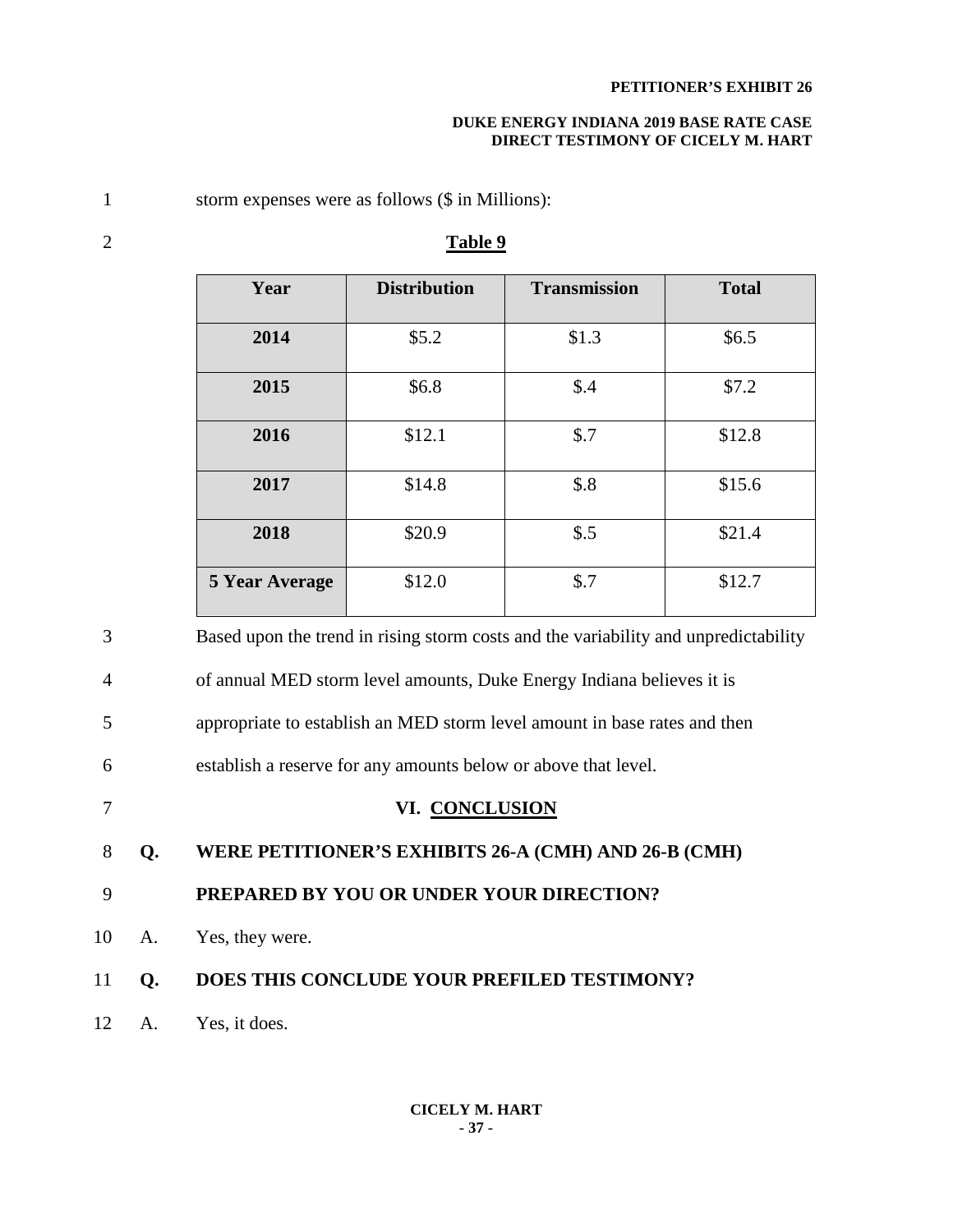**PETITIONER'S EXHIBIT 26-A (CMH) Duke Energy Indiana 2019 Base Rate Case Page 1 of 2**

# **Self-Optimizing Grid (SOG) Vision**

#### *Existing Distribution*

- One way power flow
- Radial design
- Any lockout of a breaker or recloser results in a large # of customers out.
- Limited capacity to manually back-feed from other circuits and for renewables



**The Goal:** Customers rarely experience interruptions due to a dynamic self-optimizing grid which automatically reacts to and mitigates failures and accepts and effectively manages renewable energy.

#### *Future Distribution*

- Networked system with dynamic energy flow. i.e. most circuits will have restoration capabilities from alternate sources.
- Solar/Renewable ready
- Essentially transform the distribution system into one big self healing network that can react automatically to faults and accommodate renewables

DUKE<br>ENERGY<sub>8</sub><sup>1</sup>

**The Self Optimizing Grid** is transforming the radial distribution system to an automated distribution network that provides:

- $\checkmark$  Connectivity with automated devices between circuits.
- **Capacity** on circuits and substation banks to allow dynamic switching. Can't back-feed without capacity.
- **Segmentation** such that circuits have much smaller line segments, thus reducing the number of customers that are affected by outages.
- **Automated Control** to manage the grid. This is the automated head-end system, plus SCADA enabled field devices*.*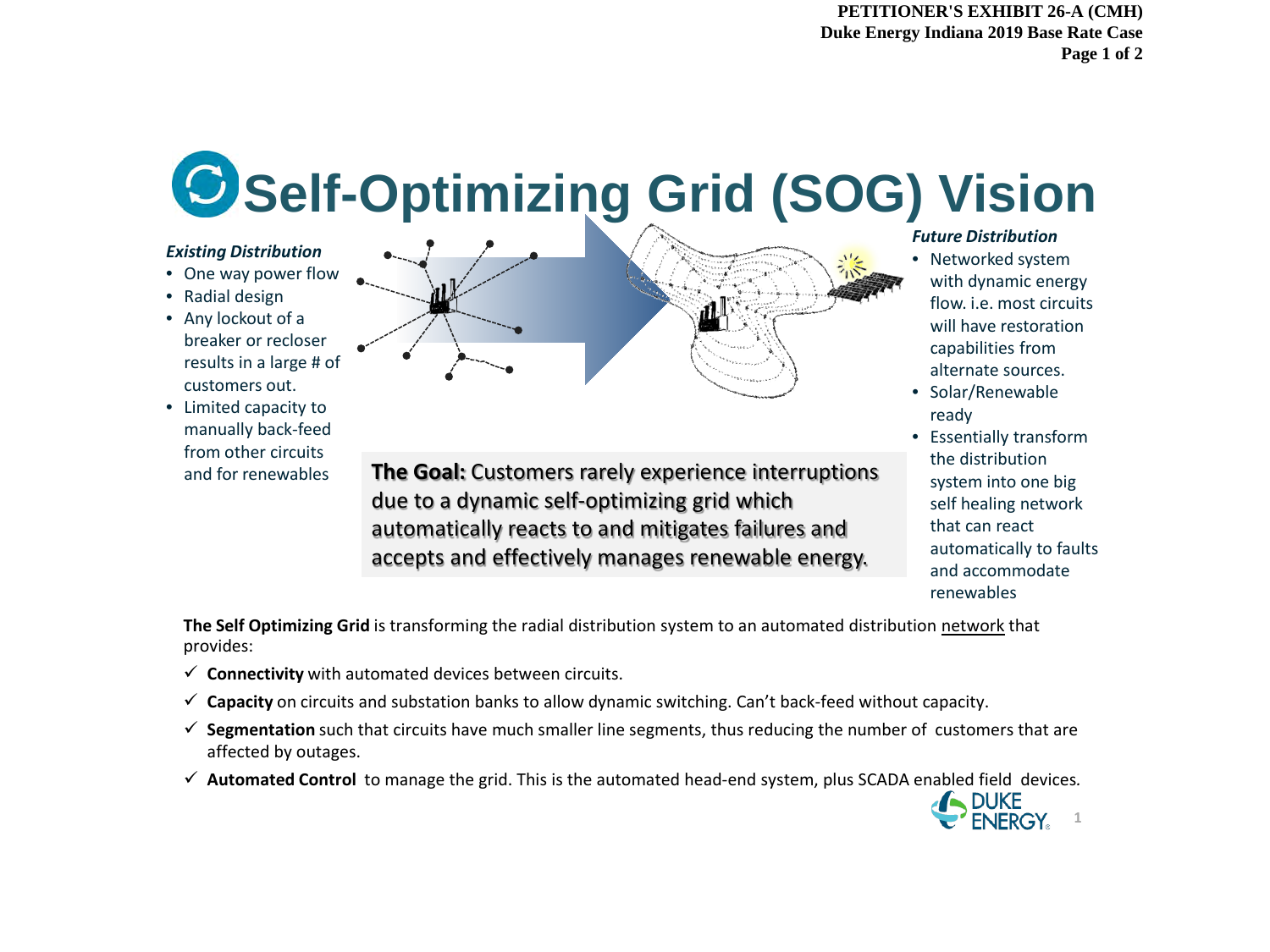**PETITIONER'S EXHIBIT 26-A (CMH) Duke Energy Indiana 2019 Base Rate Case Page 2 of 2**

# **Self-Optimizing Grid (SOG) Objective**

Duke Energy's objective is to build a better energy future for Duke Energy Indiana customers by making smart investments to strengthen the distribution electrical grid.



A self-optimized grid will:

- Improve power quality and reliability.
- Position Duke Energy Indiana to meet customers' growing expectations, demands, and needs.
- Further locate and isolate faults (short circuits) into smaller line segments and automatically reconfigure the system.

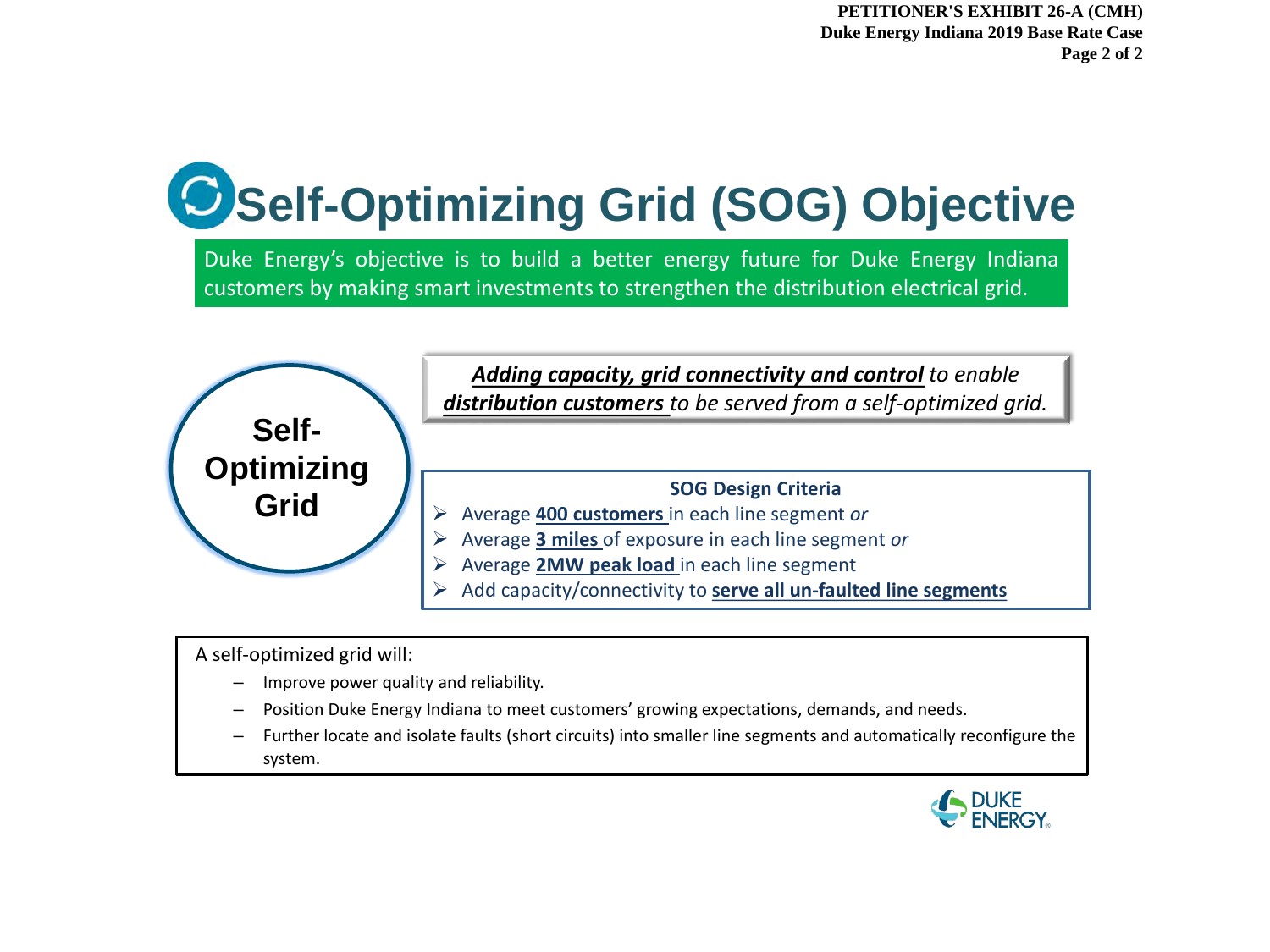**PETITIONER'S EXHIBIT 26-B (CMH) Duke Energy Indiana 2019 Base Rate Case Page 1 of 2**

1

**1**



# **Targeted Undergrounding**

.



Leveraging historic data to strategically move thousands of miles of hard-to-access overhead power lines underground to improve reliability for customers

# **TARGETED UNDERGROUNDING BENEFITS**

- **Significantly reduce outages**
- Minimize momentary interruptions
- **Restore power faster**
- **Eliminate tree trimming in hard-to-access areas**



Targeted undergrounding drives **higher reliability** by significantly reducing risk on outage-prone power line segments.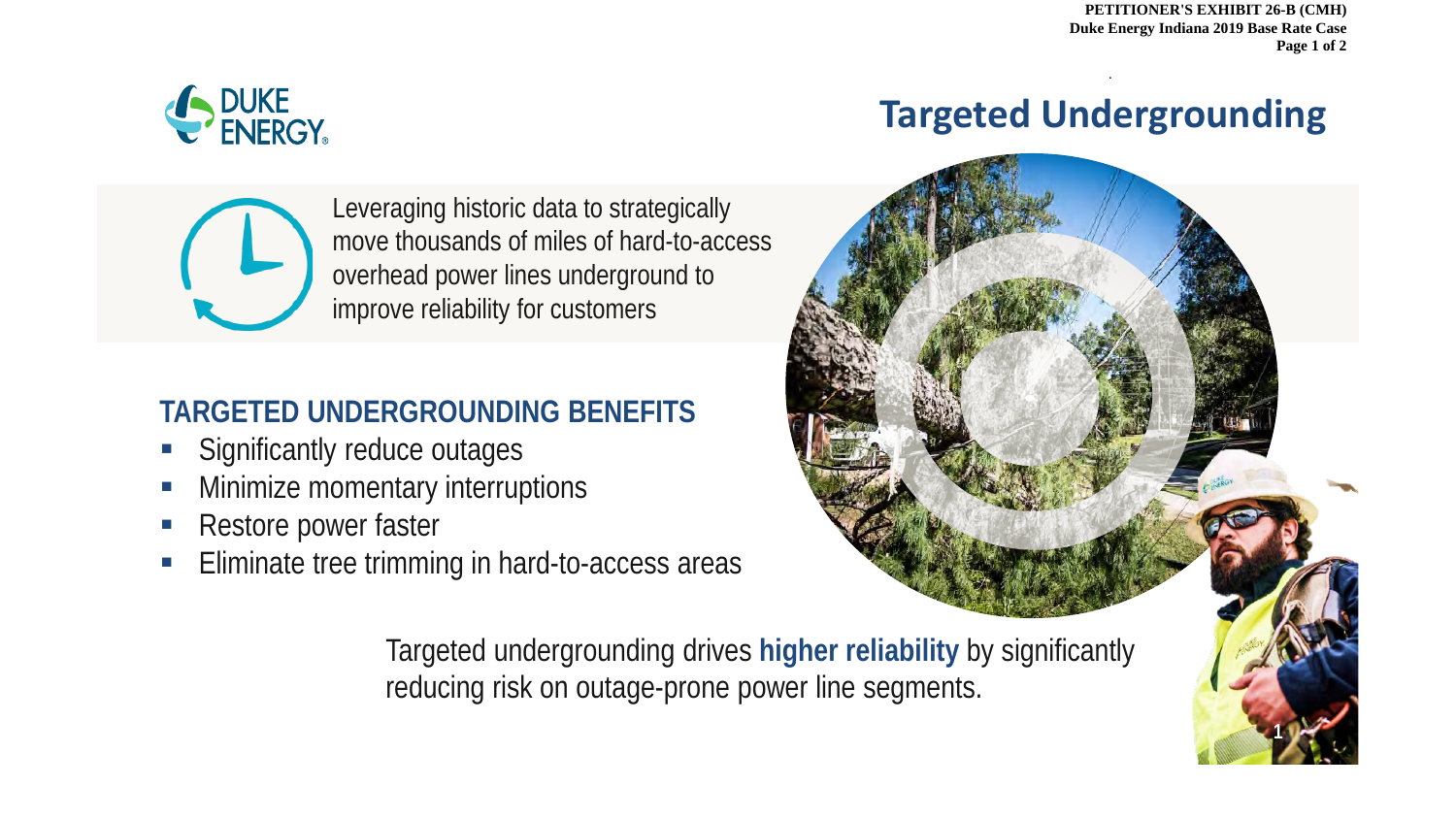**PETITIONER'S EXHIBIT 26-B (CMH) Duke Energy Indiana 2019 Base Rate Case Page 2 of 2**





# **Targeted Undergrounding**



**LINEMAN IN RAIN** IN AREAS INACCESSIBLE BY BUCKET TRUCK, LINEMEN HAVE TO CLIMB POLES TO MAKE REPAIR